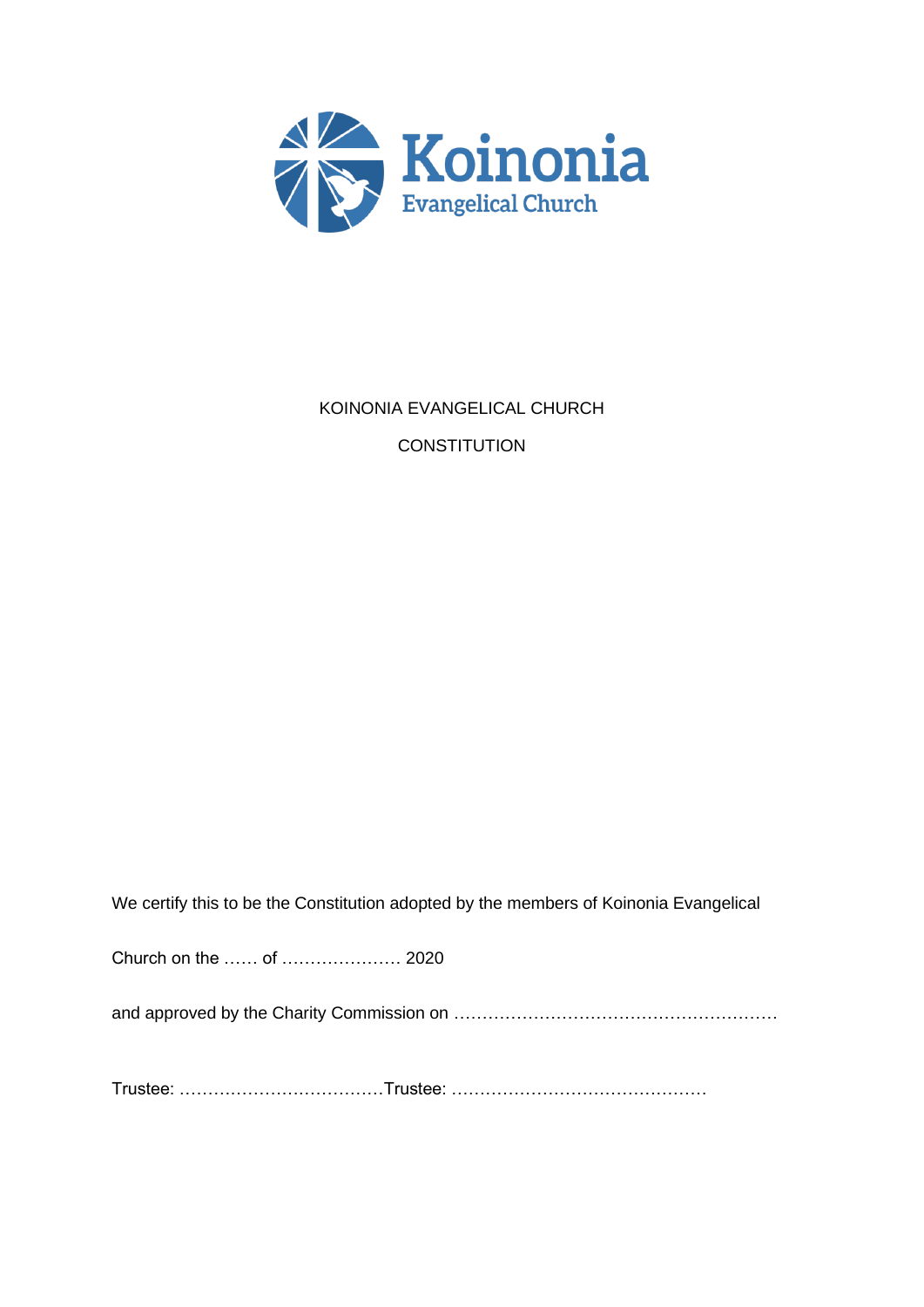As amended by the members in accordance with the provisions of the constitution and approved by the Charity Commission on the dates set out below:

**Date of Members Meeting**

**Date of Charity Commission Approval**

**Signature of Trustee**

**Signature of Trustee**

## **1. Name**

1.1 The name of the Charitable Incorporated Organisation ("the Church") is Koinonia Evangelical Church

## **2. National location of principal office**

2.1 The Church must have a principal office in England or Wales. The principal office of the Church is in England.

## <span id="page-1-0"></span>**3. Purposes**

- 3.1 The purposes of the Church are:
	- 3.1.1 the advancement of the Christian faith in accordance with the Basis of Faith primarily but not exclusively within Andover and the surrounding neighbourhood; and
	- 3.1.2 such other charitable purposes as shall, in the opinion of the members of the Church in general meeting, put into practice the Christian faith in accordance with the Basis of Faith, including but not limited to: the prevention and relief of need, hardship and sickness; the advancement of education;
	- 3.1.3 and the provision of facilities in the interests of social welfare for recreation or other leisure time occupation of individuals who have need of such facilities by reason of their youth, age infirmity or disability, financial hardship or social circumstances with the object of improving their conditions of life;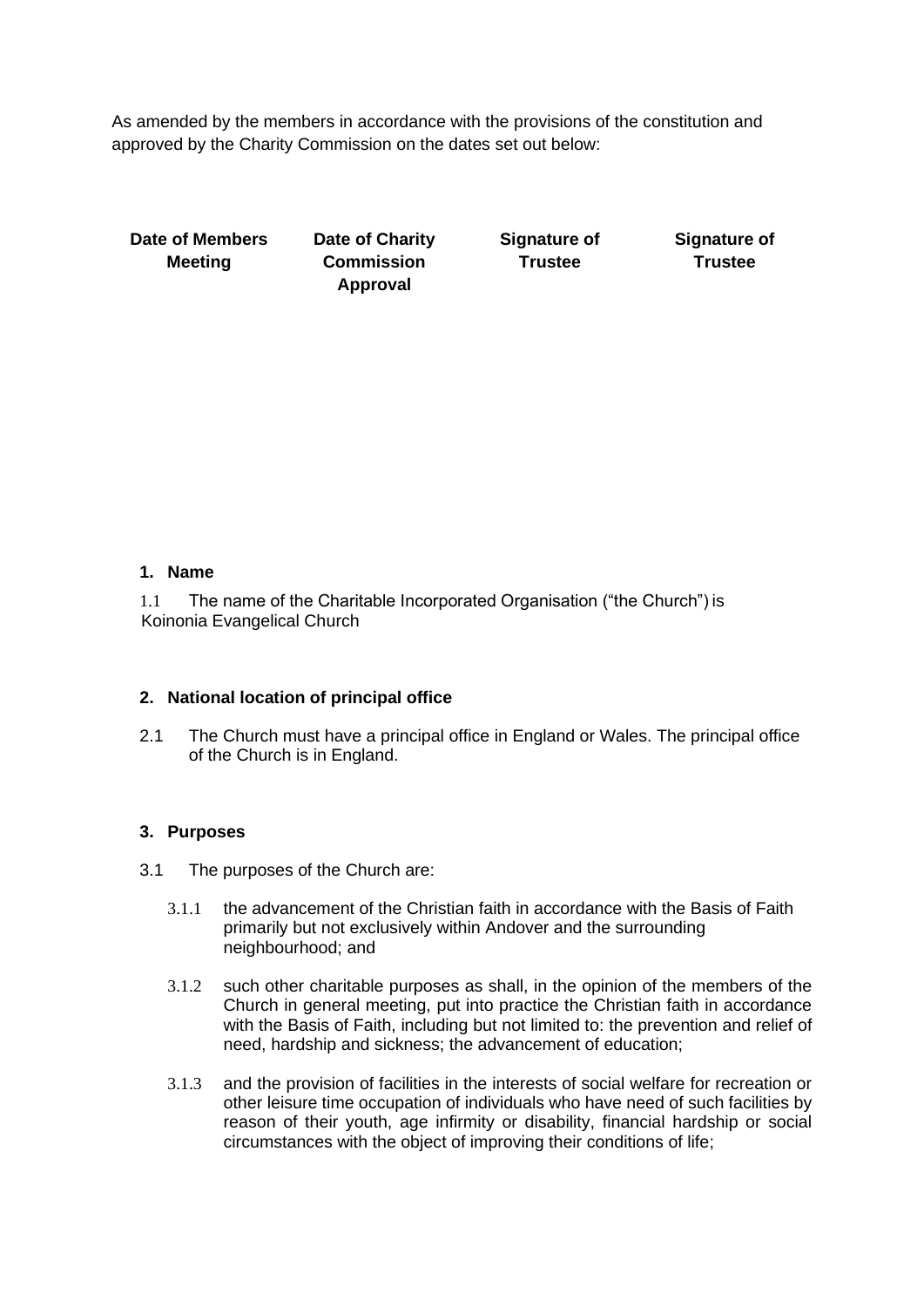provided that the advancement of such purposes must be undertaken in a manner that is consistent with the Doctrinal Distinctives and Ethical Statements as may be adopted and amended by the Church from time to time in accordance with the provisions of the Church Handbook.

## **4. Powers**

- 4.1 The Church has power to do anything which is calculated to further its purposes or is conducive or incidental to doing so. Without limitation, this includes the powers set out in the non-exhaustive list below:
	- 4.1.1 borrow money and to charge the whole or any part of its property as security for the repayment of the money borrowed. The Church must comply as appropriate with sections 124 and 125 of the Charities Act 2011 if it wishes to mortgage land;
	- 4.1.2 buy, take on lease or in exchange, hire or otherwise acquire any property and to maintain and equip it for use;
	- 4.1.3 sell, lease or otherwise dispose of all or any part of the property belonging to the Church with or without payment, provided that, in the exercise of such power, the Church complies as appropriate with sections 117 and 119-123 of the Charities Act 2011;
	- 4.1.4 employ and remunerate such staff as are necessary for carrying out the work of the Church. The Church may employ or remunerate a charity trustee only to the extent that it is permitted to do so by clause [6](#page-3-0) (Benefits and payments to charity trustees and connected persons) and provided it complies with the conditions of those clauses;
	- 4.1.5 deposit or invest funds, employ a professional fund-manager, and arrange for the investments or other property of the Church to be held in the name of a nominee, in the same manner and subject to the same conditions as the trustees of a trust are permitted to do by the Trustee Act 2000.

## **5. Application of income and property**

- 5.1 The income and property of the Church must be applied solely towards the promotion of the purposes of the Church.
	- 5.1.1 A charity trustee is entitled to be reimbursed from the property of the Church or may pay out of such property reasonable expenses properly incurred by him or her when acting on behalf of the Church.
	- 5.1.2 A charity trustee may benefit from trustee indemnity insurance cover purchased at the Church's expense in accordance with, and subject to the conditions in, section 189 of the Charities Act 2011.
- 5.2 None of the income or property of the Church may be paid or transferred directly or indirectly by way of dividend, bonus or otherwise by way of profit to any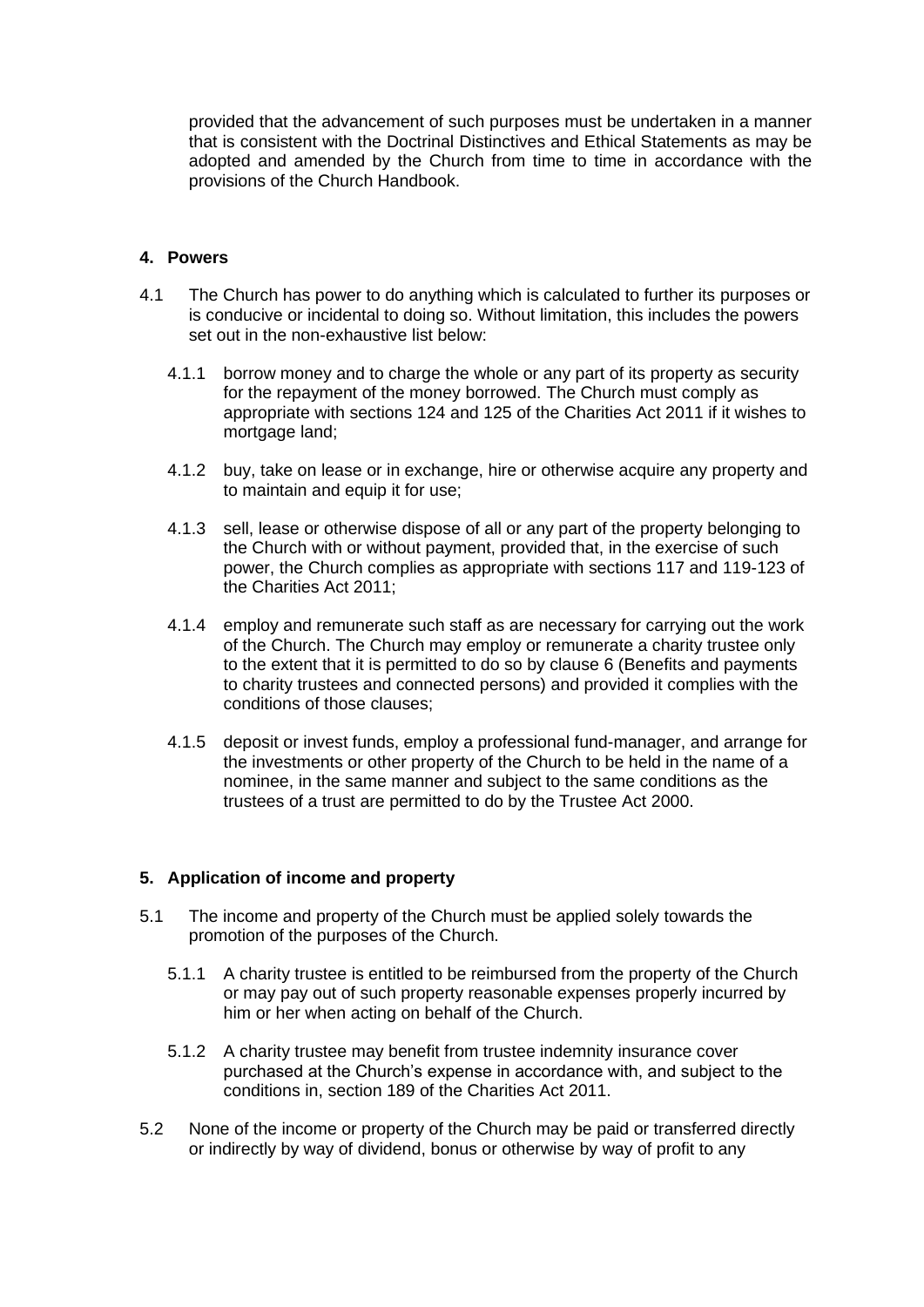member of the Church. This does not prevent a member who is not also a charity trustee receiving:

- 5.2.1 benefit from the Church as a beneficiary of the Church;
- 5.2.2 reasonable and proper remuneration for any goods or services supplied to the Church.
- 5.3 Nothing in this clause shall prevent a charity trustee or connected person receiving any benefit or payment which is authorised by clause [6.](#page-3-0)

#### <span id="page-3-0"></span>**6. Benefits and payments to charity trustees and connected persons**

- <span id="page-3-1"></span>6.1 Any office holder appointed in accordance with the Church Handbook and any employee of the Church may receive reasonable compensation (including accommodation) for carrying out their duties as office holders and/or employees notwithstanding that they are or may be a charity trustee of the Church or a connected person to a charity trustee.
- 6.2 Any office holder or employee receiving benefit pursuant to clause [6.1](#page-3-1) (or any charity trustee where the office holder or employee directly receiving benefit pursuant to clause [6.1](#page-3-1) is a connected person in relation to him/her) must be absent from the part of any meeting at which the terms of the compensation of the office holder or employee in question or the performance of his or her duties or (where applicable) any matter in connection with his or her employment is being discussed or determined and must not vote on any such matter. However, in relation to discussions concerning the performance of his or her duties the office holder or employee in question shall have the opportunity to address the meeting and respond to any points of concern that are raised.
- 6.3 In addition to the provisions of clause [6.1](#page-3-1) any charity trustee or a connected person of a charity trustee may receive reasonable and proper remuneration for goods or services provided to the Church provided that: -
	- 6.3.1 the goods or services shall actually be required by the Church;
	- 6.3.2 the charity trustee shall have fully disclosed to the other charity trustees the interest which he or she may have in and any benefit which he or she may derive either directly or indirectly from the supply of goods or services;
	- 6.3.3 the charity trustee or connected person shall not be present at or take part in any discussion relating to nor vote upon any matter connected with the supply of such goods or services; and
	- 6.3.4 the arrangements shall be approved by a majority of the other charity trustees who must be satisfied that it is to the advantage of the Church to contract with the charity trustee or connected person in question rather than someone who has no connection with the Church.
- 6.4 A charity trustee or connected person may receive interest on money lent to the Church at a reasonable and proper rate which must be not more than the Bank of England bank rate (also known as the base rate).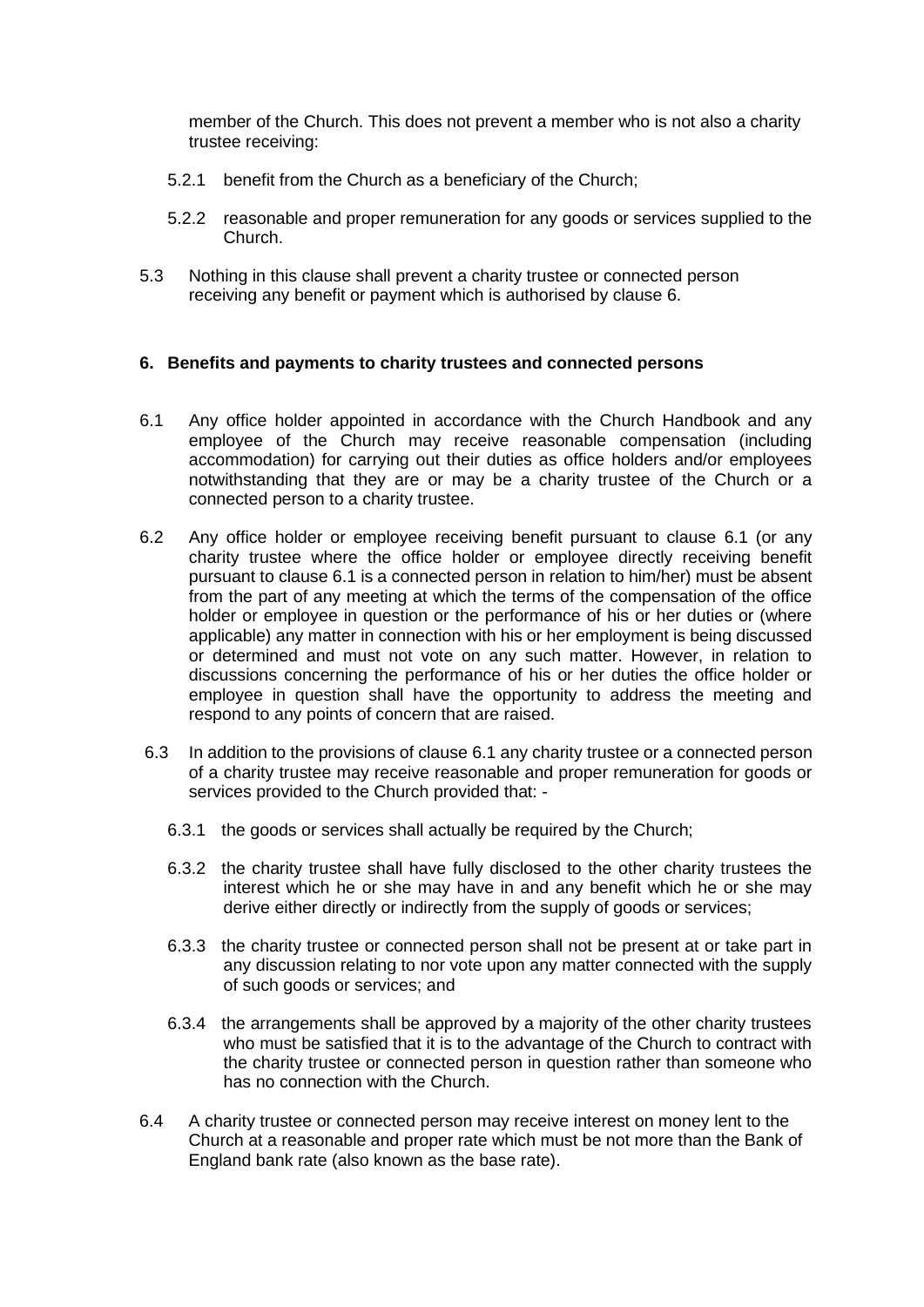- <span id="page-4-0"></span>6.5 A charity trustee or connected person may receive rent for premises let by the trustee or connected person to the Church. The amount of the rent and the other terms of the lease must be reasonable and proper. The charity trustee concerned must withdraw from any meeting at which such a proposal or the rent or other terms of the lease are under discussion.
- 6.6 At no time may a majority of charity trustees benefit directly or indirectly from payments made under clause [6.1](#page-3-1) or clause [6.5.](#page-4-0) Where a payment to a connected person would represent an indirect benefit to the charity trustee and such payment would cause the number of charity trustees benefiting under clause [6.1](#page-3-1) or clause [6.5](#page-4-0) to be a majority of the charity trustees then the prior written consent of the Charity Commission to the proposed payment must be obtained.
- 6.7 Any other payments to a charity trustee or connected person or arrangements involving the acquisition by a charity trustee or connected person for his or her own benefit of property belonging to the Church require the prior written approval of the Charity Commission unless authorised under statute from time to time.
- 6.8 For the avoidance of doubt nothing in this clause shall prevent reimbursement to the charity trustees or connected person of reasonable and proper out of pocket expenses incurred in carrying out their duties and the reimbursement of the costs of purchases made on behalf of the Church, where such purchases have the prior authorisation of the charity trustees.

## <span id="page-4-1"></span>**7. Conflicts of interest and conflicts of loyalty**

A charity trustee must:

- 7.1 declare the nature and extent of any interest, direct or indirect, which he or she has in a proposed transaction or arrangement with the Church or in any transaction or arrangement entered into by the Church which has not previously been declared; and
- 7.2 absent himself or herself from any discussions of the charity trustees in which it is possible that a conflict of interest will arise between his or her duty to act solely in the interests of the Church and any personal interest (including but not limited to any financial interest).

Any charity trustee absenting himself or herself from any discussions in accordance with this clause must not vote or be counted as part of the quorum in any decision of the charity trustees on the matter.

## **8. Liability of members to contribute to the assets of the Church if it is wound up**

If the Church is wound up, the members of the Church have no liability to contribute to its assets and no personal responsibility for settling its debts and liabilities.

## **9. Membership of the Church**

#### **9.1 Admission of new members**

9.1.1 Eligibility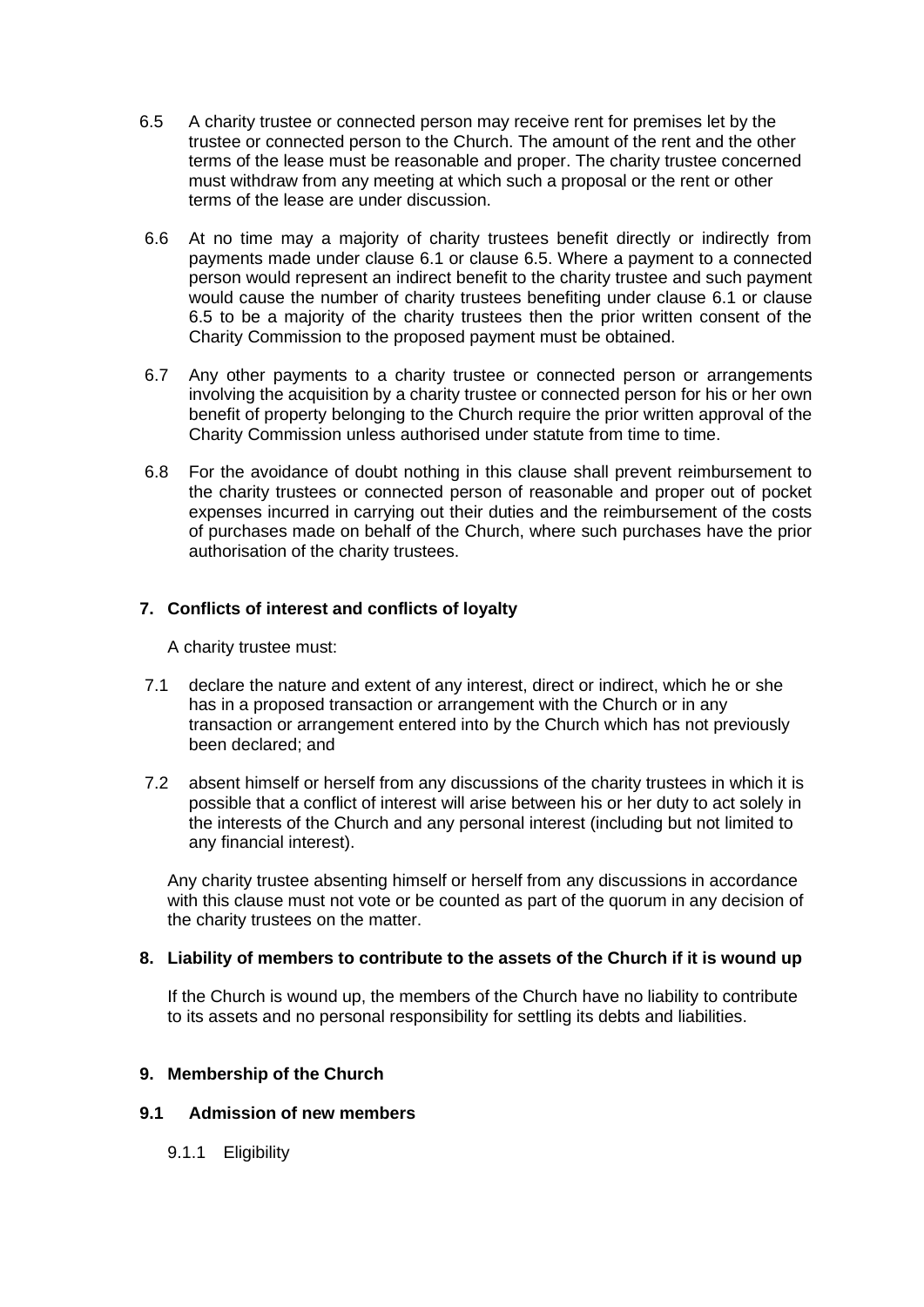Membership of the Church is open to anyone who professes the Christian faith in accordance with the Basis of Faith, has satisfied such other requirements as have been specified in the Church Handbook and who in his or her application for membership has indicated his or her agreement to become a member and to accept the duty of members set out in clause 9.3.

Corporate bodies may not be members of the Church. A member must be an individual.

#### 9.1.2 Admission procedure

The charity trustees shall follow the procedure for the admission of members as set in the Church Handbook and must ensure that an accurate register of members is maintained at all times.

#### **9.2 Transfer of membership**

Membership of the Church cannot be transferred to anyone else.

#### **9.3 Duty of members**

It is the duty of each member of the Church to exercise his or her powers as a member of the Church in the way he or she decides in good faith would be most likely to further the purposes of the Church.

## **9.4 Termination of membership**

- 9.4.1 Membership of the Church comes to an end if:
	- 9.4.1.1 the member dies;
	- 9.4.1.2 the member sends a notice of resignation to the charity trustees; or
	- 9.4.1.3 a person's membership is terminated in accordance with the provisions for Church discipline set out in the Church Handbook.
- 9.4.2 The provisions for Church discipline contained in the Church Handbook shall include provisions setting out that no resolution to remove a person ("P") from membership shall be effective unless:
	- 9.4.2.1 prior to making any decision on whether to recommend to the members that P should be removed from membership, or (if applicable) prior to making any decision to remove P from membership by a resolution of the charity trustees, the charity trustees have, at a duly constituted meeting of the charity trustees ("the Meeting"), considered whether or not P should be removed from membership and have taken into account the representations referred to below;
	- 9.4.2.2 the charity trustees have given P 21 clear days' notice of the Meeting, informing P of the reasons why his or her removal from membership is being considered, inviting P to make representations to the charity trustees (prior to or at the Meeting) as to why he or she should not be removed from membership; and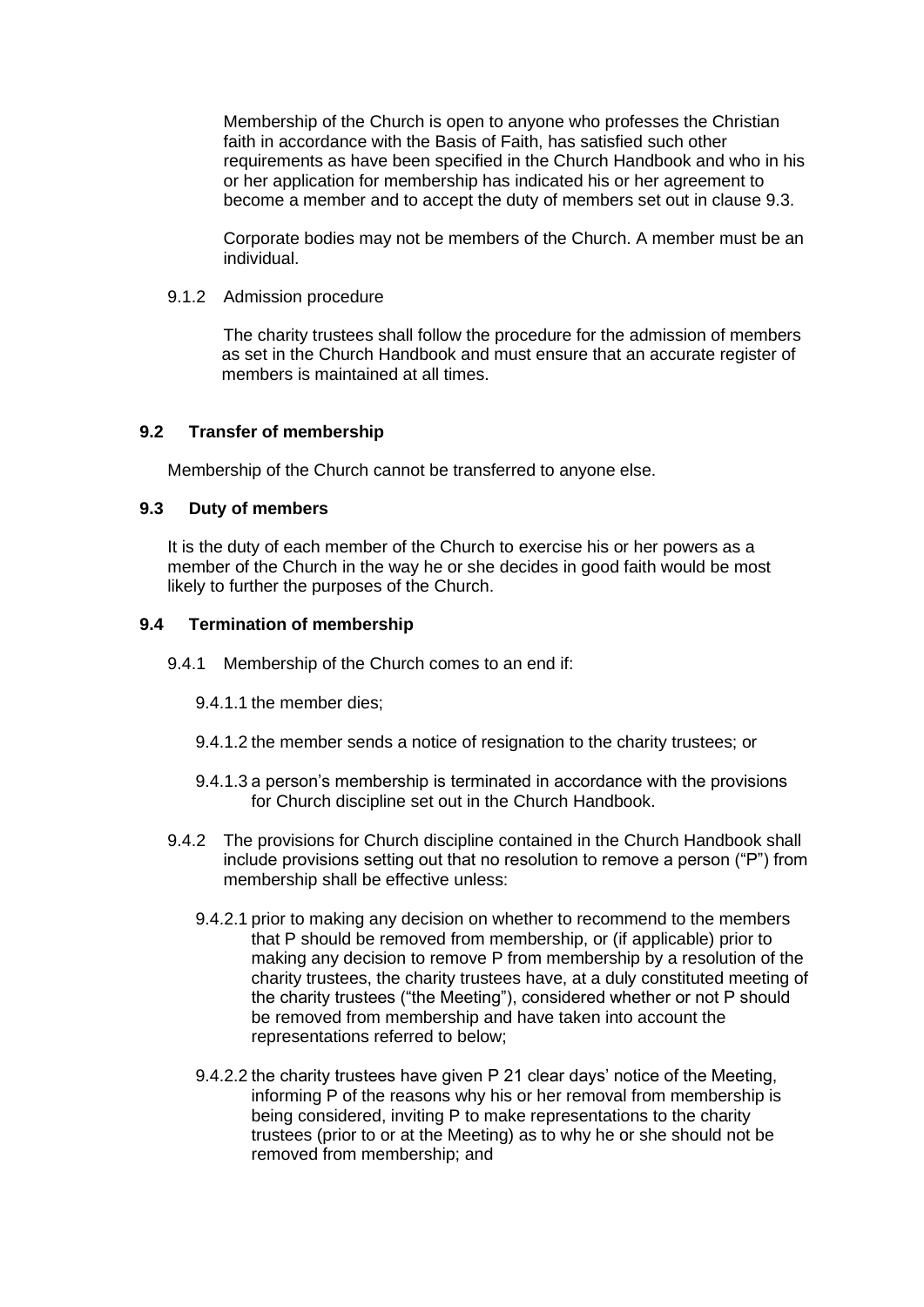9.4.2.3 the charity trustees have allowed P or P's representative to make those representations in person at the Meeting if P so chooses.

## **9.5 Informal or associate (non-voting) membership**

- 9.5.1 The Church Handbook may contain provisions for associate or other classes of non-voting membership, and may set out the rights and obligations of any such members, and the conditions for admission to, and termination of membership of any such class of members.
- 9.5.2 Other references in this constitution to "members" and "membership" do not apply to non-voting members, and non-voting members do not qualify as members for any purpose under the Charities Acts, General Regulations or Dissolution Regulations.

## **10 Members' decisions**

## **10.1 General provisions**

All decisions of the members of the Church shall be taken by vote at a general meeting as provided in clause [10.2.](#page-6-0)

## <span id="page-6-0"></span>**10.2 Making resolutions at general meetings**

Subject to clause [10.3,](#page-6-1) any decision of the members of the Church may be taken by means of a resolution at a general meeting. Such a resolution may be passed by a simple majority of votes cast at the meeting.

## <span id="page-6-1"></span>**10.3 Decisions that must be taken in a particular way**

- 10.3.1 Any decision to amend this constitution must be taken in accordance with clause [27](#page-18-0) of this constitution (Amendment of Constitution).
- 10.3.2 Any decision to wind up or dissolve the Church must be taken in accordance with clause [28](#page-18-1) of this constitution (Voluntary winding up or dissolution). Any decision to amalgamate or transfer the undertaking of the Church to one or more other CIOs must be taken in accordance with the provisions of the Charities Act 2011.
- 10.3.3 Where the standing orders or Church Handbook cover specific decisions of the members of the Church, the standing orders or Church Handbook may provide that such decisions shall require a majority that is greater than a simple majority of votes cast.

## <span id="page-6-2"></span>**11 General meetings of members**

## <span id="page-6-3"></span>11.1 **Types of general meeting**

11.1.1 There must be an annual general meeting (AGM) of the members of the Church. The first AGM must be held within 18 months of the registration of the Church, and subsequent AGMs must be held at intervals of not more than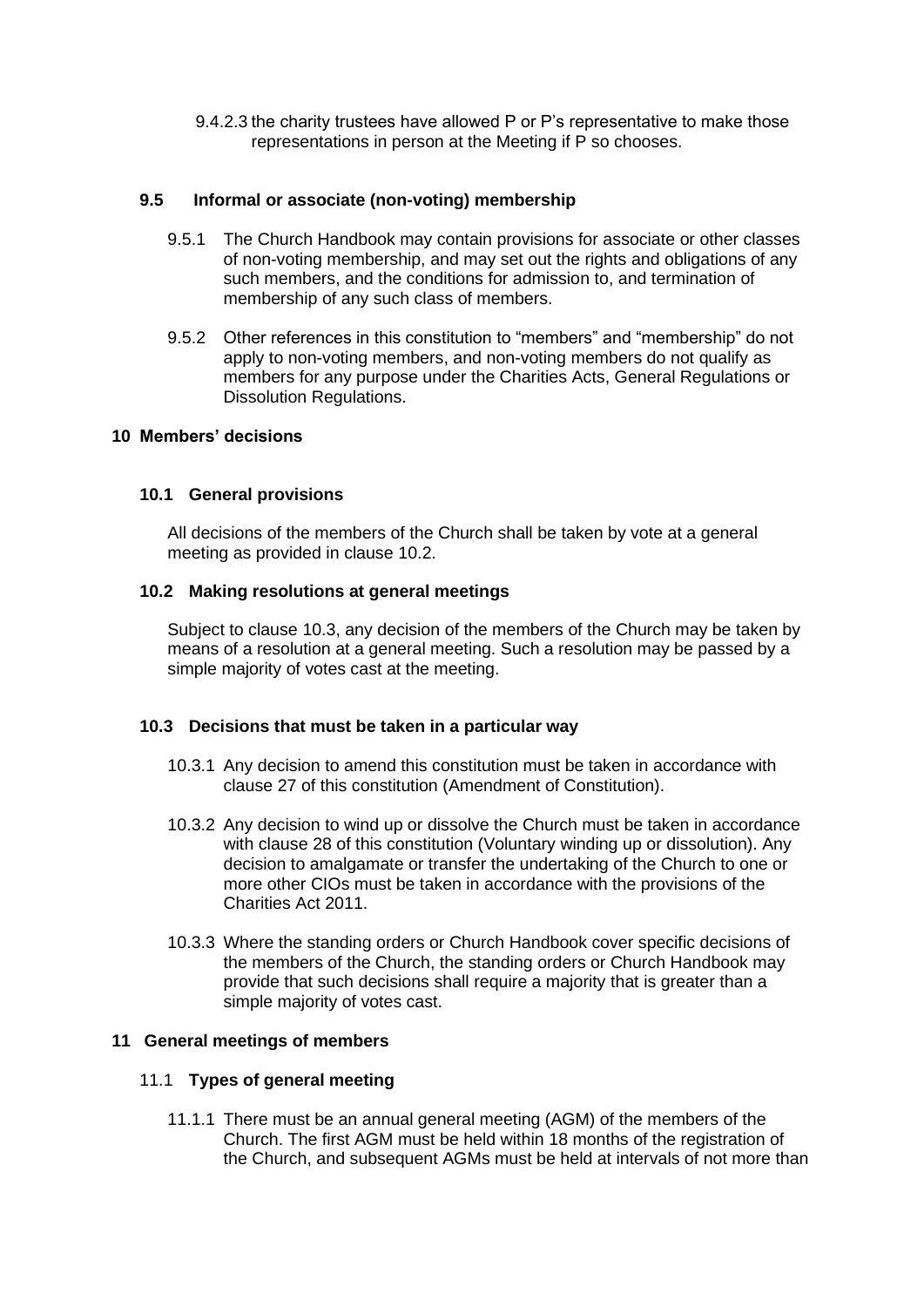15 months. The AGM must receive the annual statement of accounts (duly audited or examined where applicable) and the trustees' annual report.

- 11.1.2 Other general meetings of the members of the Church may be held at any time.
- 11.1.3 All general meetings must be held in accordance with this clause [11.](#page-6-2)

#### 11.2 **Calling general meetings**

- <span id="page-7-0"></span>11.2.1 The charity trustees:
	- 11.2.1.1 must call the annual general meeting of the members of the Church in accordance with clause [11.1.1](#page-6-3) and identify it as such in the notice of the meeting; and
	- 11.2.1.2 may call any other general meeting of the members at any time.
- 11.2.2 The charity trustees must, within 21 days, call a general meeting of the members of the Church if:
	- 11.2.2.1 they receive a request to do so from at least 10% of the members of the Church; and
	- 11.2.2.2 the request states the general nature of the business to be dealt with at the meeting, and is authenticated by the member(s) making the request.
- <span id="page-7-2"></span>11.2.3 If, at the time of any such request, there has not been any general meeting of the members of the Church for more than 12 months, then clause [11.2.1.1](#page-7-0) shall have effect as if 5% were substituted for 10%.
- 11.2.4 Any such request may include particulars of a resolution that may properly be proposed, and is intended to be proposed, at the meeting, in which case, subject to clause [11.2.5,](#page-7-1) the charity trustees must include those particulars in the notice calling the meeting.
- <span id="page-7-1"></span>11.2.5 A resolution may only properly be proposed if it is lawful and is not, in the opinion of the trustees acting reasonably, frivolous or vexatious.
- 11.2.6 Any general meeting called by the charity trustees at the request of the members of the Church must be held within 28 days from the date on which it is called.
- 11.2.7 If the charity trustees fail to comply with this obligation to call a general meeting at the request of its members, then the members who requested the meeting may themselves call a general meeting.
- 11.2.8 A general meeting called in this way must be held not more than 3 months after the date when the members first requested the meeting.
- 11.2.9 The Church must reimburse any reasonable expenses incurred by the members calling a general meeting by reason of the failure of the charity trustees to duly call the meeting, but the Church shall be entitled to be indemnified by the charity trustees who were responsible for such failure.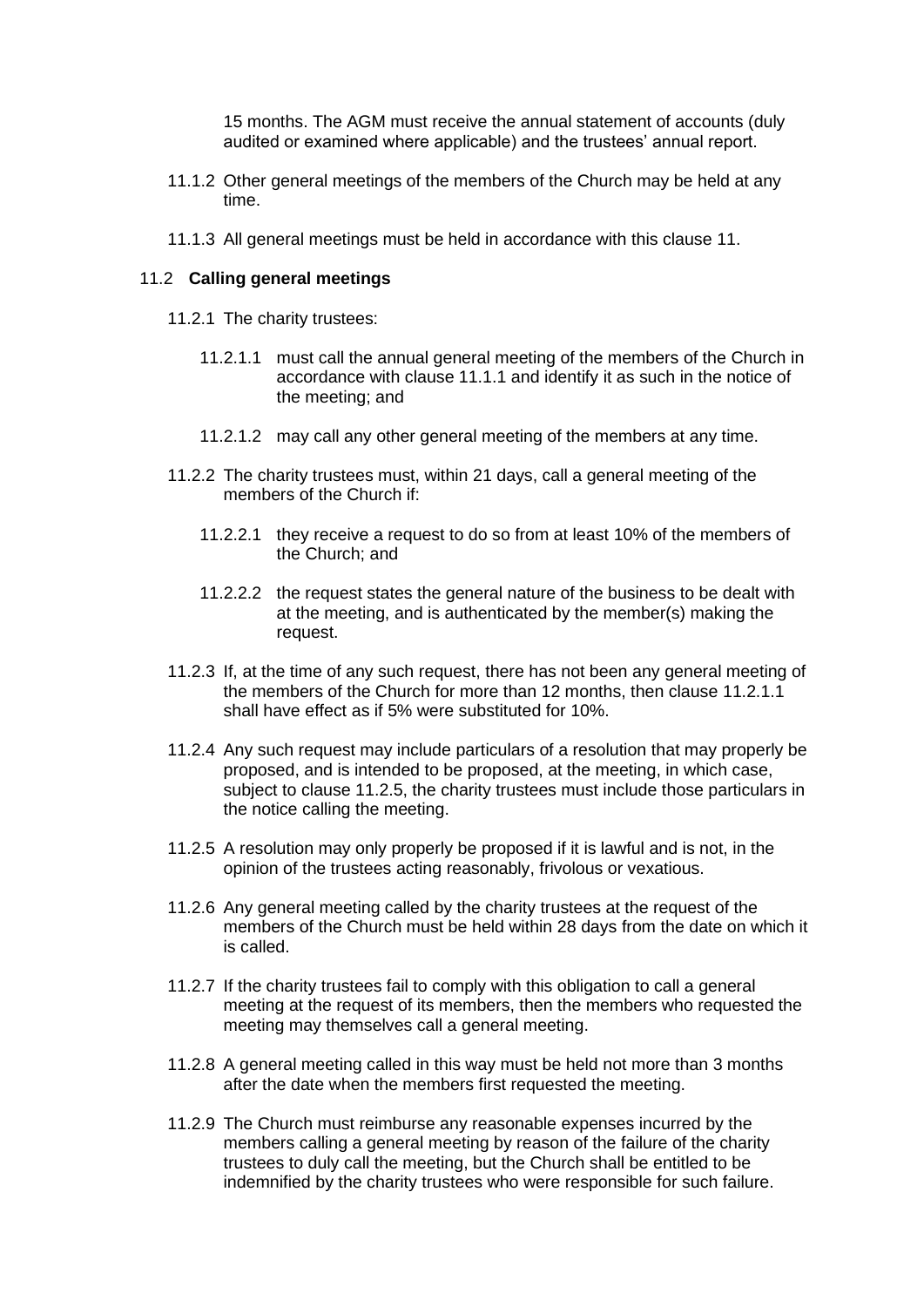## <span id="page-8-1"></span><span id="page-8-0"></span>11.3 **Notice of general meetings**

- 11.3.1 The charity trustees, or, as the case may be, the relevant members of the Church, must give at least 14 clear days' notice of any general meeting to all of the members, and to any charity trustee of the Church who is not a member.
- 11.3.2 If it is agreed by not less than 90% of all members of the Church, any resolution may be proposed and passed at the meeting even though the requirements of clause [11.3.1](#page-8-0) have not been met. This sub-clause does not apply where a specified period of notice is strictly required by another clause in this constitution, by the Charities Act 2011 or by the General Regulations.
- 11.3.3 The notice of any general meeting must:
	- 11.3.3.1 state the time and date of the meeting:
	- 11.3.3.2 give the address at which the meeting is to take place;
	- 11.3.3.3 give particulars of any resolution which is to be moved at the meeting, and of the general nature of any other business to be dealt with at the meeting;
	- 11.3.3.4 if a proposal to alter the constitution of the Church is to be considered at the meeting, include the text of the proposed alteration;
	- 11.3.3.5 include details of persons standing for election or re-election by the members of the Church as a charity trustee; and
	- 11.3.3.6 include, with the notice for the AGM, the annual statement of accounts and trustees' annual report.
- 11.3.4 Proof that an envelope containing a notice was properly addressed, prepaid and posted; or that an electronic form of notice was properly addressed and sent, shall be conclusive evidence that the notice was given. Notice shall be deemed to be given 48 hours after it was posted or sent.
- 11.3.5 The proceedings of a meeting shall not be invalidated because a member who was entitled to receive notice of the meeting did not receive it because of accidental omission by the Church.

## 11.4 **Chairing of general meetings**

The person nominated as chair by the charity trustees under clause [18.2.1](#page-14-0) shall, if present at the general meeting and willing to act, preside as chair of the meeting. Subject to that, the members of the Church who are present at a general meeting shall elect a chair to preside at the meeting.

#### 11.5 **Quorum at general meetings**

11.5.1 No business may be transacted at any general meeting of the members of the Church unless a quorum is present when the meeting starts.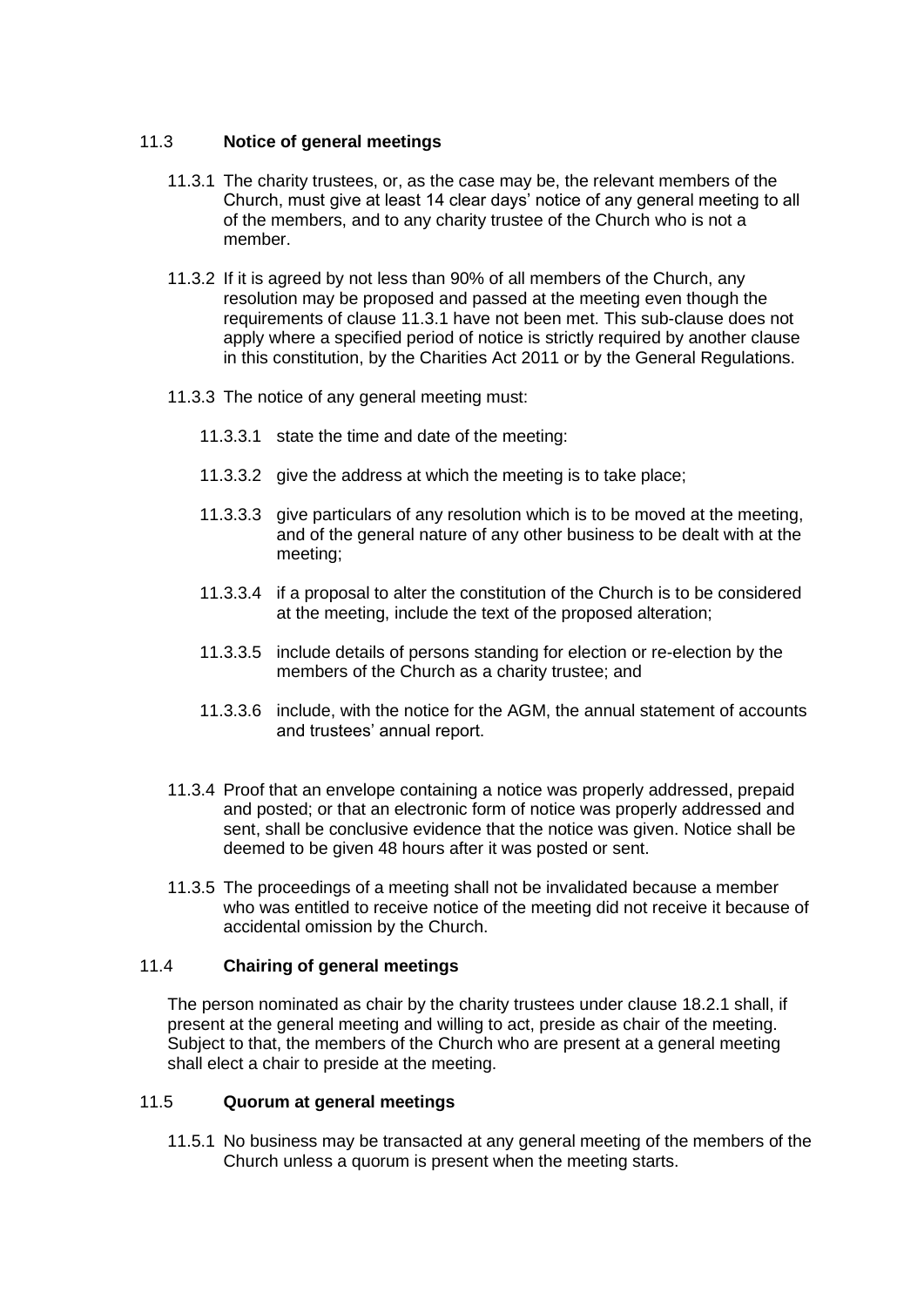- 11.5.2 Subject to the following provisions, the quorum for general meetings shall be the greater of 40% or 10 members.
- 11.5.3 If the meeting has been called by or at the request of the members and a quorum is not present within 15 minutes of the starting time specified in the notice of the meeting, the meeting is closed. In such circumstances, unless the circumstances set out at clause [11.2.3](#page-7-2) apply, the members who requested or called the meeting shall not, within the 12 month period commencing on the date of the meeting, be entitled to request a further meeting to deal with business that is substantially the same as the business for which the meeting was called.
- 11.5.4 If the meeting has been called in any other way and a quorum is not present within 15 minutes of the starting time specified in the notice of the meeting, the chair must adjourn the meeting. The date, time and place at which the meeting will resume must be notified to the Church's members at least seven clear days before the date on which it will resume.
- 11.5.5 If a quorum is not present within 15 minutes of the start time of the adjourned meeting, the member or members present at the meeting constitute a quorum.
- 11.5.6 If at any time during the meeting a quorum ceases to be present, the meeting may discuss issues and make recommendations to the trustees but may not make any decisions. If decisions are required which must be made by a meeting of the members, the meeting must be adjourned.

### 11.6 **Voting at general meetings**

- 11.6.1 Any decision other than one falling within clause [10.3](#page-6-1) (Decisions that must be taken in a particular way) shall be taken by a simple majority of votes cast at the meeting. Every member has one vote.
- 11.6.2 A poll shall be taken on each resolution where two or more members request that a poll is held in accordance with clause [11.6.4,](#page-9-0) and on each resolution for which the chair directs that there should be a poll. A poll shall also be taken in connection with any resolution in connection with clause [27](#page-18-0) (Amendment of constitution) or [28](#page-18-1) (Voluntary winding up or dissolution). Every poll shall be taken at the meeting at which the resolution subject to the poll was put to the vote.
- <span id="page-9-1"></span>11.6.3 Polls do not need to be in writing. Polls may be conducted by counting the number of hands raised for and against a resolution or by any other means which allows the number of votes cast for or against the resolution to be recorded.
- <span id="page-9-0"></span>11.6.4 All decisions not requiring a poll shall be decided by a show of hands, i.e. a vote in which members raise their hands to vote for or against the resolution, but the actual number of votes are not counted because it is clear from the show of hands whether or not the resolution has been carried. If any Church member requests that the votes cast on a show of hands be counted, a poll shall be carried out in accordance with clause [11.6.3](#page-9-1) if at least one other member seconds the request.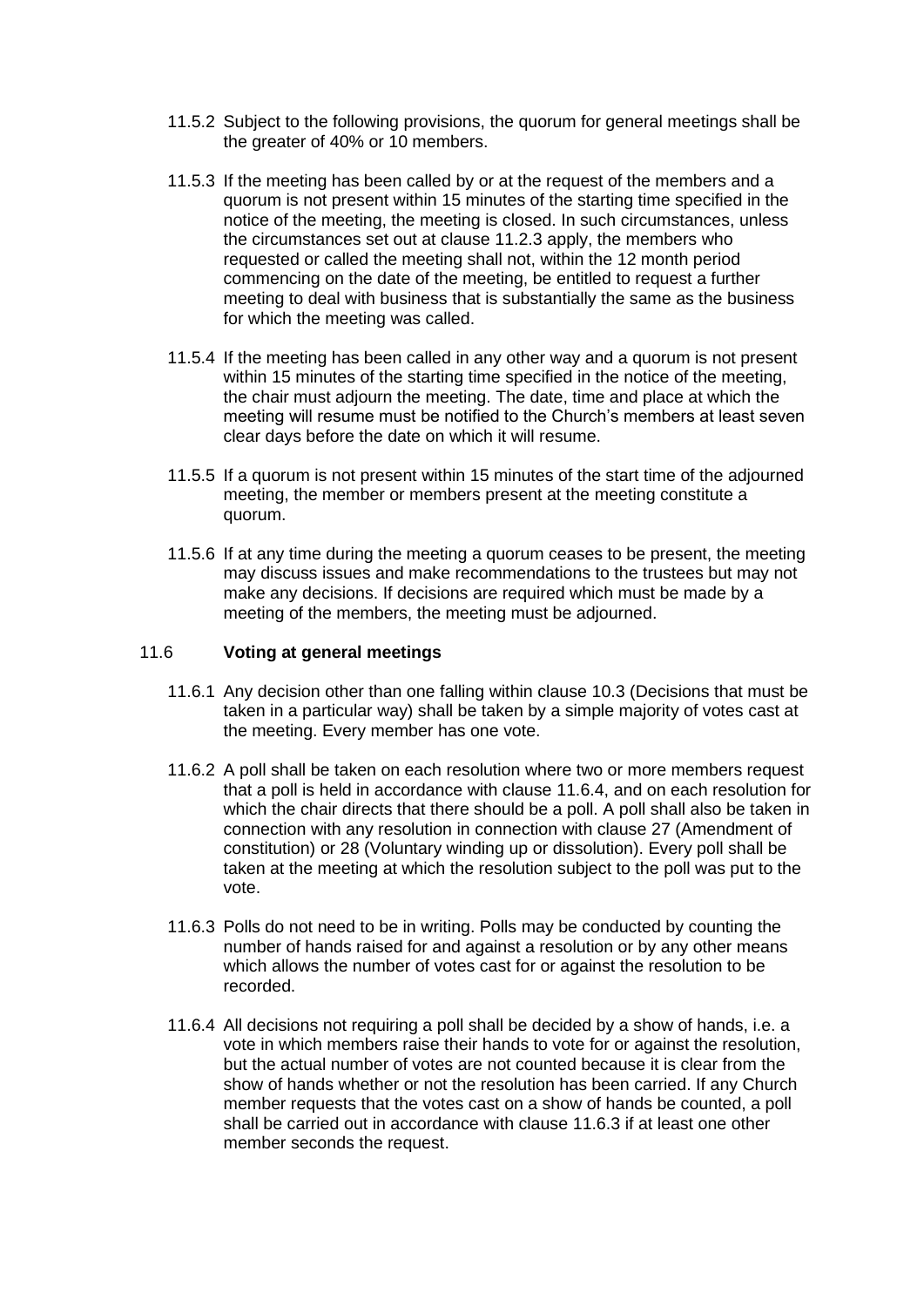- 11.6.5 A secret ballot may be held at a general meeting on any resolution at the insistence of the charity trustees, the chair of the meeting or of 30% of the Church members present at the meeting. Members will be issued with a separate ballot paper for each resolution subject to a secret ballot. The chair will appoint two members to collect and count the ballot papers in such a manner that preserves the anonymity of the votes cast. The members counting the votes shall be permitted to vote. No further business shall be conducted until the votes have been counted and reported to the chair of the meeting who will then announce the result of the ballot. There shall be a recount by two other members appointed by the chair in respect of any resolution subject to a secret ballot where, on the first count, the number of votes cast in favour of the resolution is less than ten percentage points higher than the percentage threshold required for the resolution to be passed. A maximum of one recount may be carried out in respect of each resolution that is subject to a secret ballot. In every secret ballot, the number of votes cast for and against the resolution shall be recorded in the minutes of the meeting.
- 11.6.6 Any objection to the qualification of any voter must be raised at the meeting at which the vote is cast and the decision of the chair of the meeting shall be final.

## 11.7 **Adjournment of meetings**

The chair may with the consent of a meeting at which a quorum is present (and shall if so directed by the meeting) adjourn the meeting to another time and/or place. No business may be transacted at an adjourned meeting except business which could properly have been transacted at the original meeting.

## **12 Charity trustees**

#### 12.1 **Functions and duties of charity trustees**

- 12.1.1 The charity trustees shall have the general control and management of the administration of the Church and may for that purpose exercise all the powers of the Church subject to the provisions contained in this constitution and the Church Handbook.
- 12.1.2 It is the duty of each charity trustee:
	- 12.1.2.1 to exercise his or her powers and to perform his or her functions as a trustee of the Church in the way he or she decides in good faith would be most likely to further the purposes of the Church; and
	- 12.1.2.2 to exercise, in the performance of those functions, such care and skill as is reasonable in the circumstances having regard in particular to:
		- 12.1.2.2.1 any special knowledge or experience that he or she has or holds himself or herself out as having; and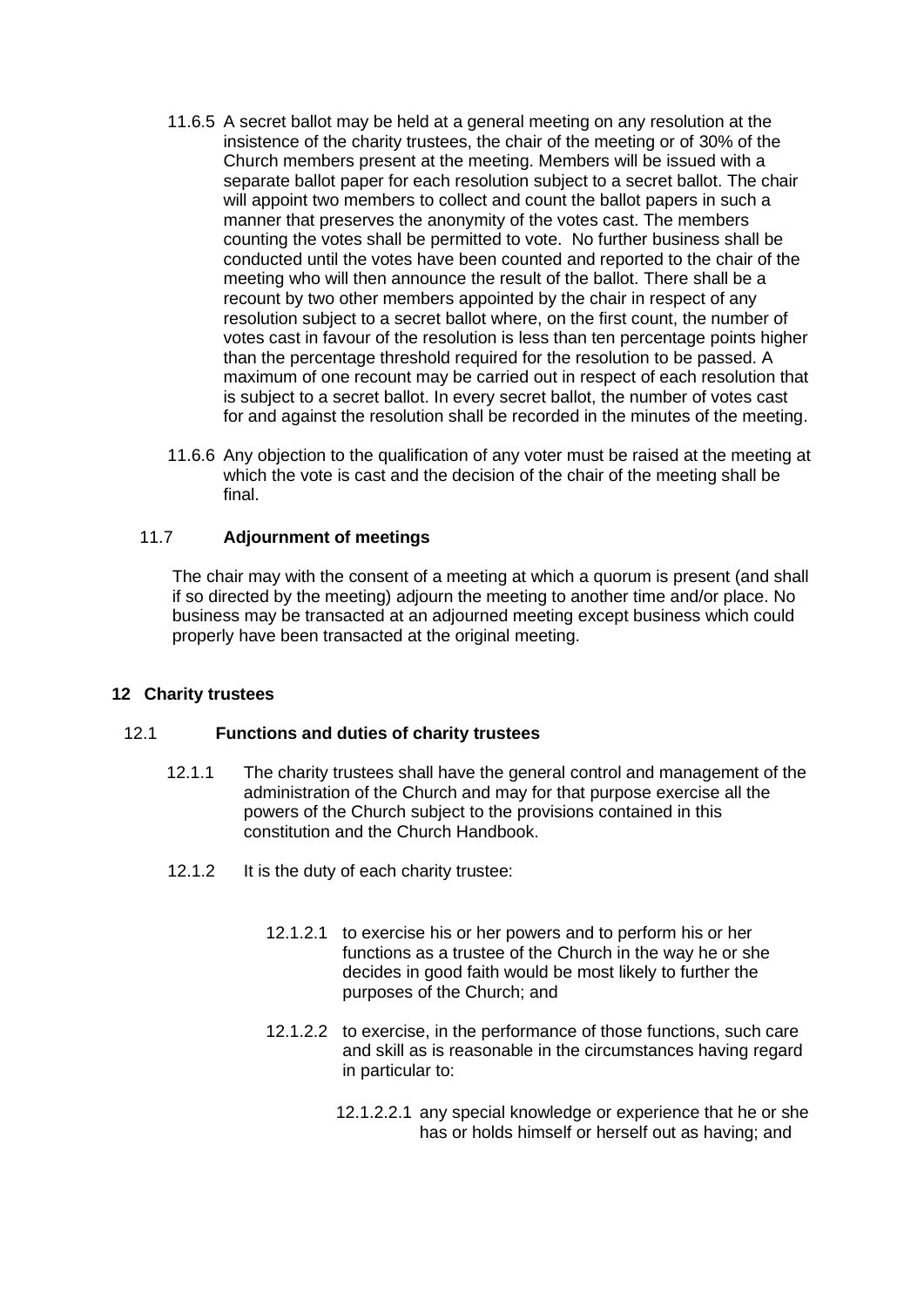12.1.2.2.2 if he or she acts as a charity trustee of the Church in the course of a business or profession, to any special knowledge or experience that it is reasonable to expect of a person acting in the course of that kind of business or profession.

## <span id="page-11-2"></span>12.2 **Eligibility for trusteeship**

- 12.2.1 Every charity trustee must be a natural person.
- 12.2.2 No one may be appointed as a charity trustee:
	- 12.2.2.1 if he or she is under the age of 16 years;
	- 12.2.2.2 if he or she would automatically cease to hold office under the provisions of clause [14.1.6;](#page-13-0)
	- 12.2.2.3 if he or she has not affirmed in writing (or by such other means as the trustees may specify) the Basis of Faith, Ethical Statements and Doctrinal Distinctives.
- 12.2.3 No one is entitled to hold any of the offices set out at clause [12.4.1](#page-11-0) (by virtue of which he or she will be a charity trustee) or to be an acting charity trustee until he or she has expressly acknowledged, in whatever way the charity trustees decide, his or her acceptance of the office of charity trustee.
- 12.2.4 At least one of the trustees of the Church must be 18 years of age or over. If there is no trustee aged at least 18 years, the remaining trustee or trustees may act only to call a meeting of the charity trustees, or appoint a new charity trustee.

## <span id="page-11-3"></span>12.3 **Number of charity trustees**

- 12.3.1 There must be at least three charity trustees. If the number falls below this minimum, the remaining trustee or trustees may act only to arrange for the appointment of additional trustees to bring the total number back to the minimum required by this clause. They may do this by arranging for people to be appointed to the offices set out at clause [12.4.1](#page-11-0) or by arranging for the appointment of acting charity trustees in accordance with clause [12.4.3.](#page-12-0)
- 12.3.2 There is no maximum number of charity trustees that may be appointed to the Church.

## <span id="page-11-1"></span><span id="page-11-0"></span>12.4 **Appointment of charity trustees**

- 12.4.1 Subject to the provisions of this clause [12.4](#page-11-1) and clause [12.2,](#page-11-2) the charity trustees of the Church are the persons appointed to the offices set out below in accordance with the Church Handbook.
- Pastor
- **Flders**
- **Treasurer**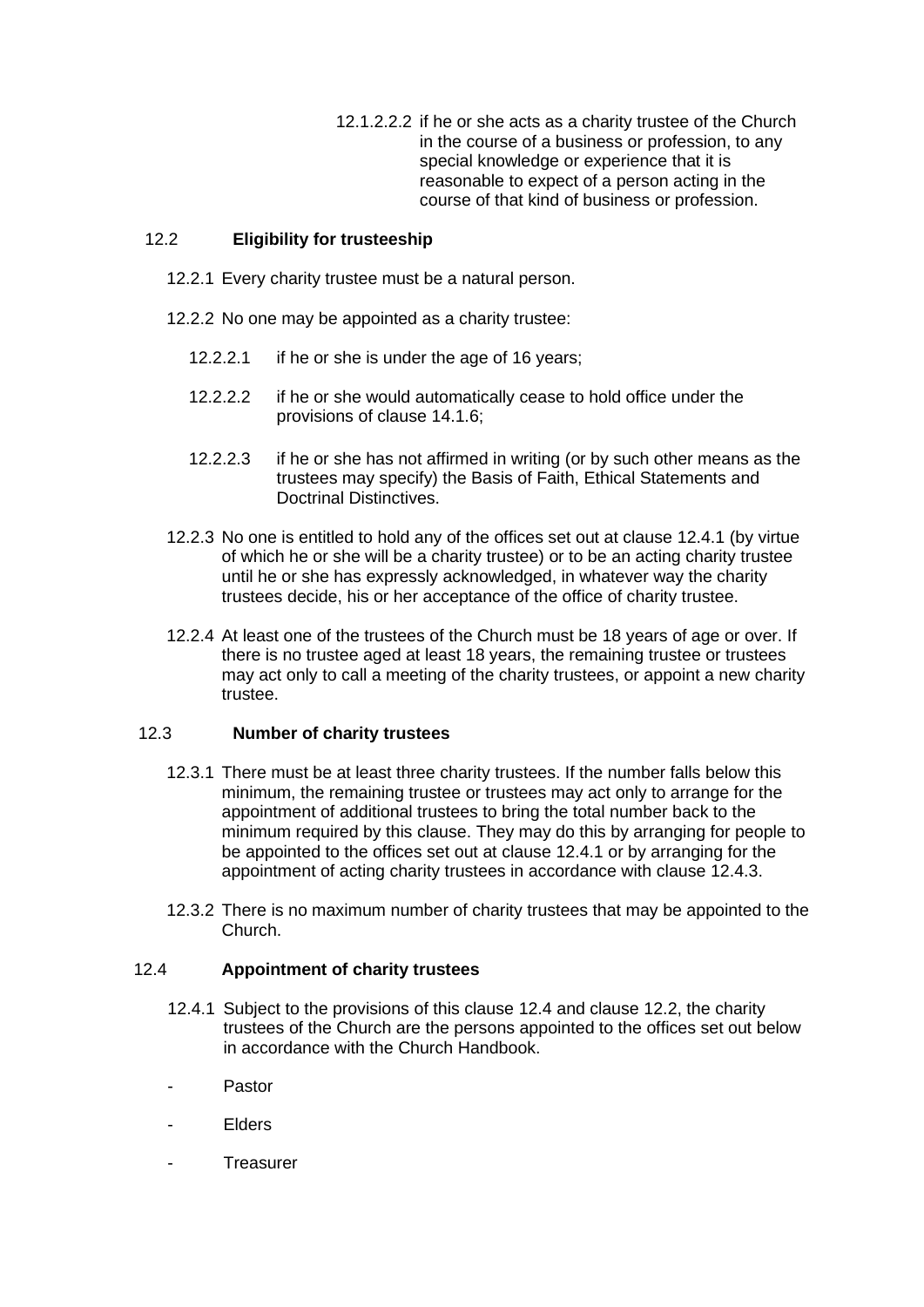- Church Secretary
- **External Advisor**
- 12.4.2 The names of the first charity trustees of the Church are: –

Don Olden (Elder) Bas Jacobs (Church Secretary) Hilary Rushworth (Treasurer) Tim Abbott (External Advisor)

- <span id="page-12-0"></span>12.4.3 Where the number of people filling the offices specified in clause [12.4.1](#page-11-0) is less than three, then, subject to clause [12.3.1,](#page-11-3) the charity trustees shall call a general meeting and members of the Church shall elect as many acting charity trustees as required to ensure that the number of charity trustees is at least three and to ensure that the provisions of clause [6](#page-3-0) (Benefits and payments to charity trustees and connected persons) are followed. An acting charity trustee has the same responsibilities and powers as a charity trustee. However, an acting charity trustee shall cease to be a charity trustee as soon as the number of people filling the offices specified in clause [12.4.1](#page-11-0) reaches three unless his or her retirement would cause the provisions of clause [6](#page-3-0) to be breached. Further, every person who is appointed as an acting charity trustee shall cease to hold office as a charity trustee 6 months after he or she is appointed, but may be reappointed by the members of the Church if required to ensure that there is always a minimum of three charity trustees.
- 12.4.4 The spiritual direction of the Church shall be set by the Pastor and Elders in accordance with the Church Handbook. The charity trustees shall use their powers to allow for the implementation of the spiritual direction set by the Pastor and Elders, unless it would be unlawful for them to do so. The charity trustees shall, in accordance with clause 16, make such delegations of their powers as are necessary to ensure the Church is run in a way that recognises the different responsibilities assigned to elders and deacons in the Church Handbook.

## **13 Information for new charity trustees**

- 13.1 The charity trustees will make available to each new charity trustee, on or before his or her first appointment:
	- 13.1.1 a copy of this constitution and any amendments made to it; and
	- 13.1.2 a copy of the Church's latest trustees' annual report and statement of accounts.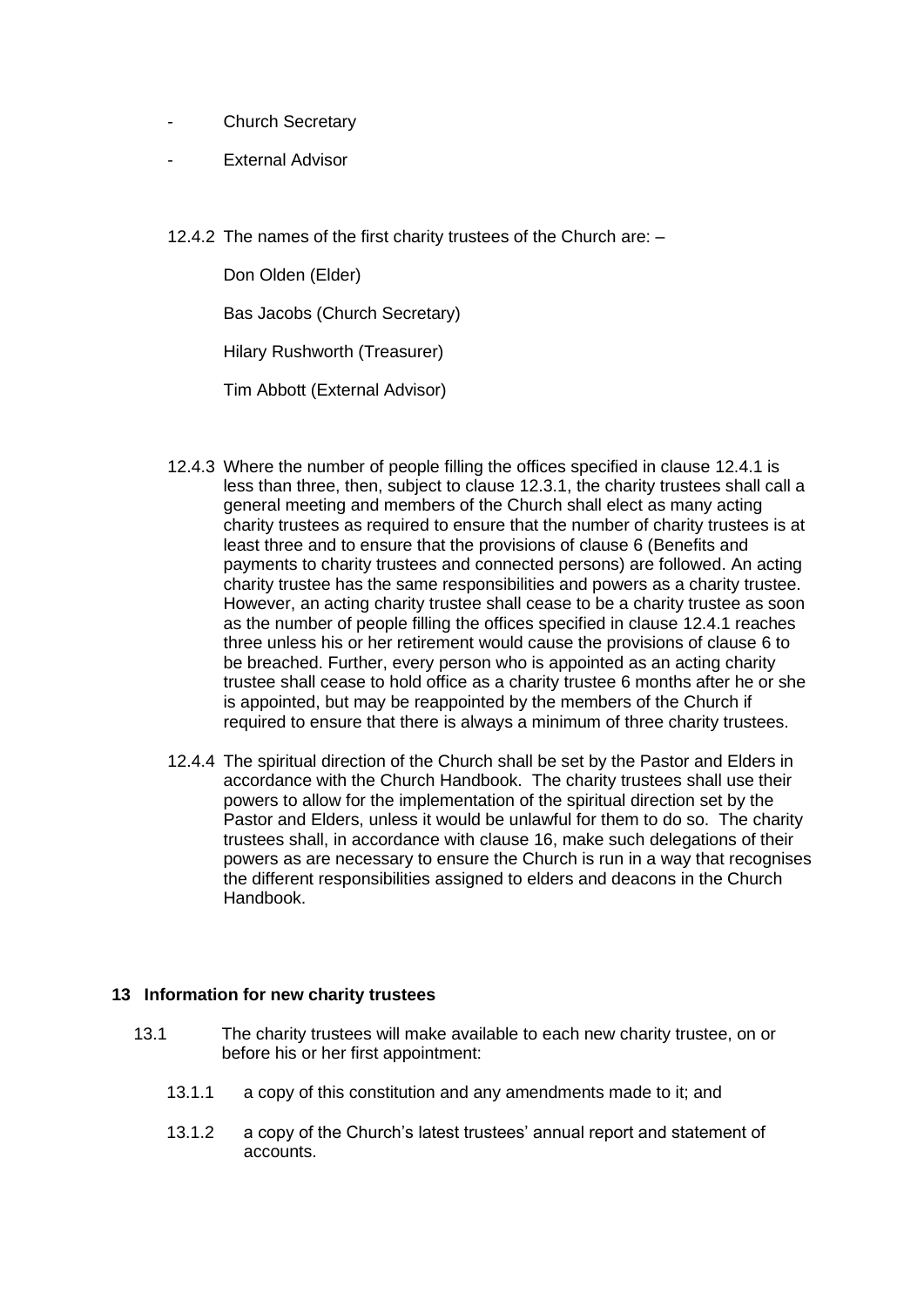### **14 Retirement and removal of charity trustees**

- 14.1 A charity trustee ceases to hold office if he or she:
	- 14.1.1 retires by notifying the Church in writing (but only if enough charity trustees will remain in office when the notice of resignation takes effect to form a quorum for meetings);
	- 14.1.2 is absent without the permission of the charity trustees from all their meetings held within a period of six months and the trustees resolve that his or her office be vacated;
	- 14.1.3 dies;
	- 14.1.4 becomes incapable by reason of mental disorder, illness or injury of managing and administering his or her own affairs;
	- 14.1.5 ceases, in accordance with the Church Handbook, to hold the office specified at clause [12.4.1](#page-11-0) that makes him or her a charity trustee; or
	- 14.1.6 is disqualified from acting as a charity trustee by virtue of section 178-180 of the Charities Act 2011 (or any statutory re-enactment or modification of that provision), unless such disqualification is waived by the Charity Commission pursuant to Section 181 of the Charities Act 2011.

#### <span id="page-13-0"></span>**15 Reappointment of charity trustees**

15.1 Any person who retires as a charity trustee by giving notice to the Church is eligible for reappointment.

#### **16 Delegation by charity trustees**

- <span id="page-13-1"></span>16.1 The charity trustees may delegate day-to-day matters to individuals or committees, including powers to commit the Church to a course of action. The power of delegation in this clause [16.1](#page-13-1) does not authorise the delegation of matters affecting the general control and management of the administration of the Church. The charity trustees shall from time to time review the arrangements which they have made for the delegation of their powers under this sub-clause.
- <span id="page-13-3"></span>16.2 Subject to clause [16.4,](#page-13-2) the charity trustees may delegate any of their powers or functions relating to the general control and management of the administration of the Church to a committee or committees, and, if they do, they must determine the terms and conditions on which the delegation is made. The charity trustees may at any time alter those terms and conditions, or revoke the delegation.
- 16.3 The powers in this clause are in addition to the power of delegation in the General Regulations and any other power of delegation available to the charity trustees.
- <span id="page-13-2"></span>16.4 The power at clause [16.2](#page-13-3) is subject to the following requirements –
	- 16.4.1 a committee may consist of two or more persons, but at least one member of each committee must be a charity trustee who has been appointed in accordance with clause [12.4](#page-11-1) prior to the establishment of the committee;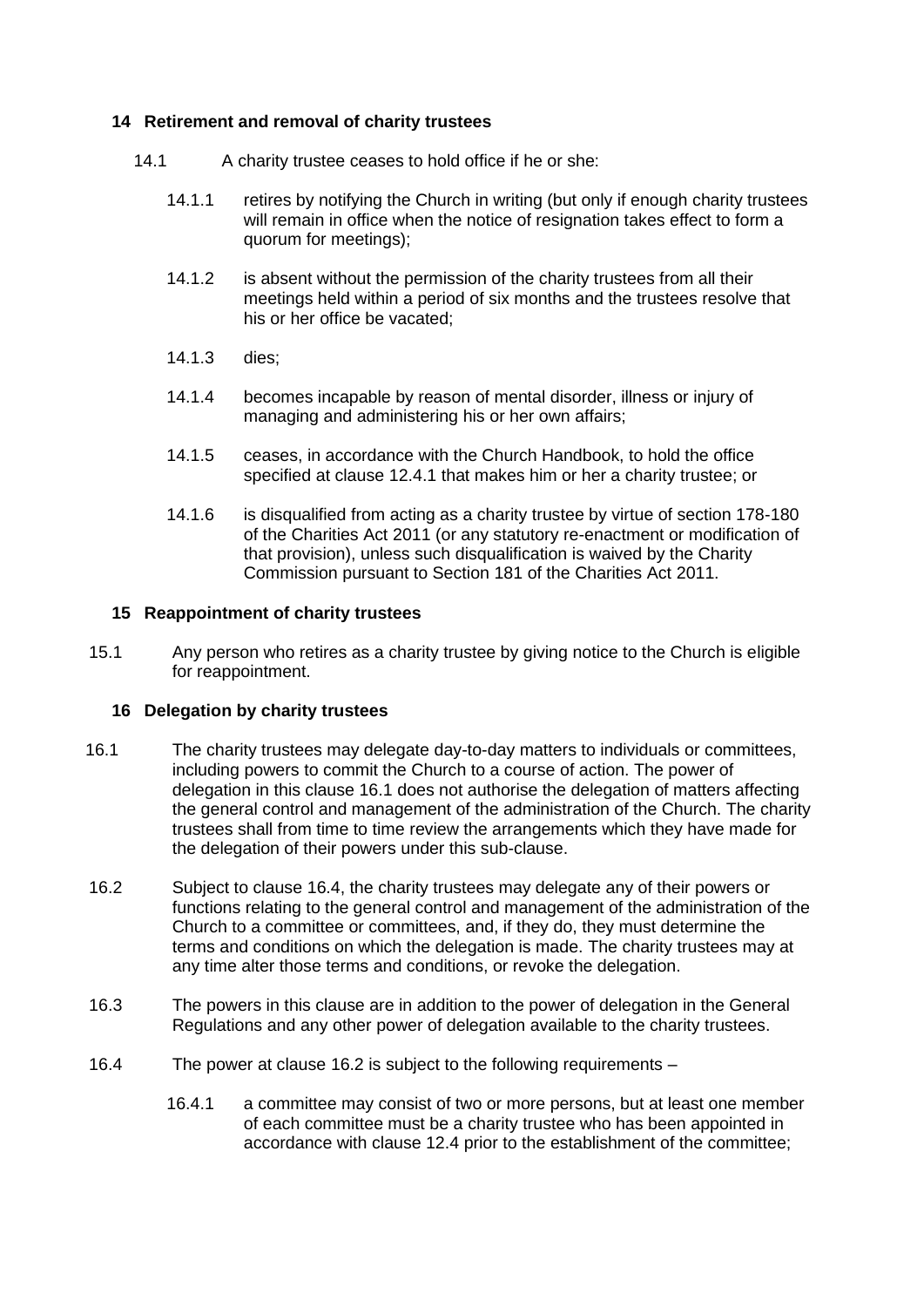- 16.4.2 the acts and proceedings of any committee must be brought to the attention of the charity trustees as a whole as soon as is reasonably practicable; and
- 16.4.3 the charity trustees shall from time to time review the arrangements which they have made for the delegation of their powers.

## **17 Taking of decisions by charity trustees**

- 17.1 Subject to clause [17.4](#page-14-1) the charity trustees must exercise their powers jointly, at properly convened meetings.
- 17.2 Subject to clause [17.4,](#page-14-1) any matter requiring a decision of the charity trustees shall require a simple majority of those present and voting at a properly convened meeting.
- 17.3 In the event of an equality of votes the resolution shall not be passed.
- <span id="page-14-1"></span>17.4 The charity trustees may, in standing orders, provide that certain decisions may be taken by resolution, in writing or electronic form, agreed by the requisite number of charity trustees, which may comprise either a single document or several documents containing the text of the resolution in like form to each of which one or more charity trustees has signified their agreement. The requisite number of trustees must be the number of trustees that would be required to pass the same resolution were that resolution considered at a meeting of the trustees attended by all trustees eligible to vote on that resolution.

## **18 Meetings and proceedings of charity trustees**

## <span id="page-14-2"></span>18.1 **Calling meetings**

- 18.1.1 The charity trustees must hold at least 4 meetings in each 12 month period.
- 18.1.2 Meetings shall require at least 10 days' notice unless all of the charity trustees agree to a meeting being convened on shorter notice.
- 18.1.3 The chairman or any 2 of the charity trustees may call a meeting at any time.

#### <span id="page-14-0"></span>18.2 **Chairing of meetings**

- 18.2.1 The charity trustees must elect one of their number to be chair of their meetings and shall determine the period for which the person so elected is to continue as chair.
- 18.2.2 The charity trustees present at a meeting must elect one of their number to chair that meeting if the chairman is not present, does not wish to act or the office of chairman is vacant.
- 18.3 **Quorum**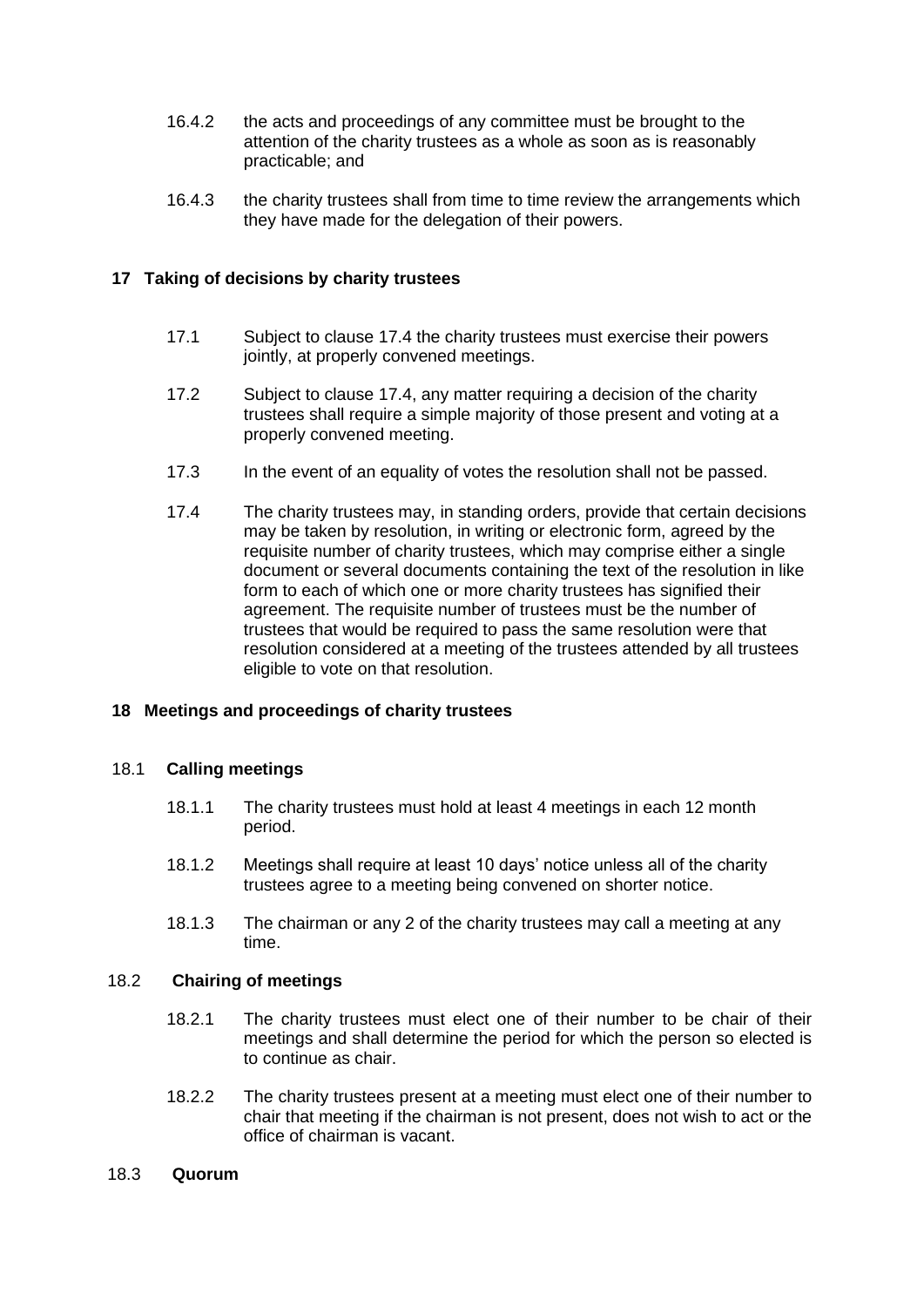No business may be transacted at a meeting of the charity trustees unless there are present at least one-half of the charity trustees for the time being or two charity trustees, whichever shall be the greater. A charity trustee shall not be counted in the quorum present when any decision is made about a matter upon which he or she is not entitled to vote.

### 18.4 **Recording of Meetings**

The charity trustees must keep proper written minutes of their meetings.

#### 18.5 **Participation in meetings by electronic means**

- 18.5.1 A meeting may be held by suitable electronic means agreed by the charity trustees in which each participant may communicate with all the other participants.
- 18.5.2 Any charity trustee participating at a meeting by suitable electronic means agreed by the charity trustees in which a participant or participants may communicate with all the other participants shall qualify as being present at the meeting.
- 18.5.3 Meetings held by electronic means must comply with rules for meetings, including chairing and the taking of minutes.

#### **19 Saving provisions**

- <span id="page-15-1"></span>19.1 Subject to clause [19.2,](#page-15-0) all decisions of the charity trustees, or of a committee of charity trustees, shall be valid notwithstanding the participation in any vote of a charity trustee:
	- 19.1.1 who was disqualified from holding office;
	- 19.1.2 who had previously retired or who had been obliged by the constitution to vacate office;
	- 19.1.3 who was not entitled to vote on the matter, whether by reason of a conflict of interest or otherwise; if, without the vote of that charity trustee and that charity trustee being counted in the quorum, the decision has been made by a majority of the charity trustees at a quorate meeting.
- <span id="page-15-0"></span>19.2 Clause [19.1](#page-15-1) does not permit a charity trustee to keep any benefit that may be conferred upon him or her by a resolution of the charity trustees or of a committee of charity trustees if, but for clause [19.1,](#page-15-1) the resolution would have been void, or if the charity trustee has not complied with clause [7](#page-4-1) (Conflicts of interest).

#### **20 Execution of documents**

- 20.1 The Church shall execute documents and deeds by signature.
- 20.2 A document is validly executed by signature if it is signed by at least two of the charity trustees or in such other manner as set out from time to time in standing orders made pursuant to clause [25.](#page-17-0)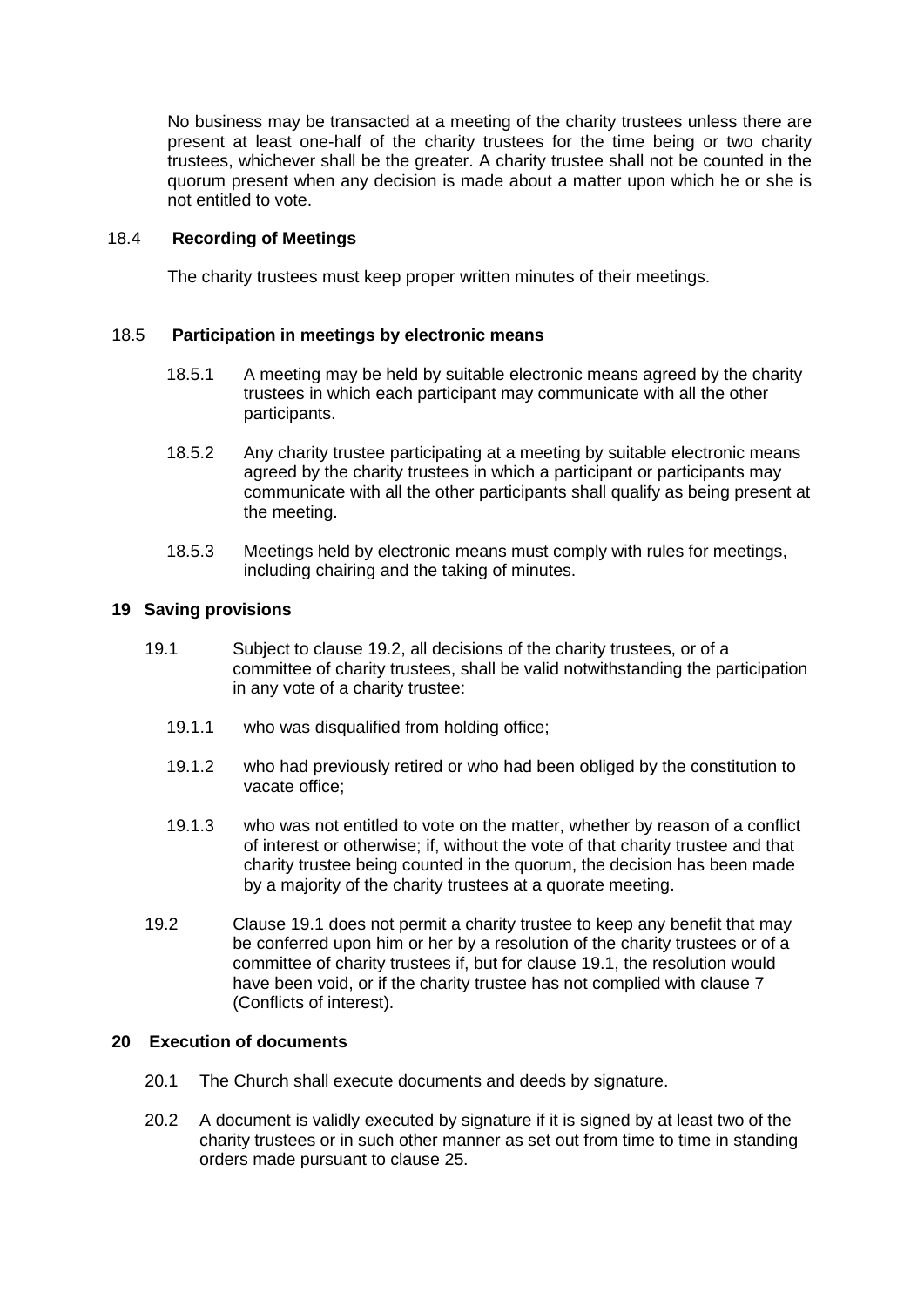20.3 A document is validly executed as a deed if it is signed by at least two of the charity trustees and the document makes clear on its face that it is intended by the persons making it to be a deed.

## **21 Use of electronic communications**

- 21.1 General
	- 21.1.1 The Church will comply with the requirements of the Communications Provisions in the General Regulations and in particular:
		- 21.1.1.1 the requirement to provide within 21 days to any member on request a hard copy of any document or information sent to the member otherwise than in hard copy form;
		- 21.1.1.2 any requirements to provide information to the Commission in a particular form or manner.
- 21.2 To the Church
	- 21.2.1 Any member or charity trustee of the Church may communicate electronically with the Church to an address specified by the Church for the purpose, so long as the communication is authenticated in a manner which is satisfactory to the Church.
- 21.3 By the Church
	- 21.3.1 Any member or charity trustee of the Church, by providing the Church with his or her email address or similar, is taken to have agreed to receive communications from the Church in electronic form at that address, unless the member has indicated to the Church his or her unwillingness to receive such communications in that form.
	- 21.3.2 The charity trustees may, subject to compliance with any legal requirements, by means of publication on its website –
		- 21.3.2.1 provide the members with the notice referred to in clause [11.3](#page-8-1) (Notice of general meetings);
		- 21.3.2.2 give charity trustees notice of their meetings in accordance with clause [18.1](#page-14-2) (Calling meetings); and
		- 21.3.2.3 submit any proposal to the charity trustees for decision by written resolution in accordance with clause [17.4](#page-14-1) and any standing orders made on written resolutions.
	- 21.3.3 The charity trustees must:
		- 21.3.3.1 take reasonable steps to ensure that members and charity trustees are promptly notified of the publication of any such notice or proposal; and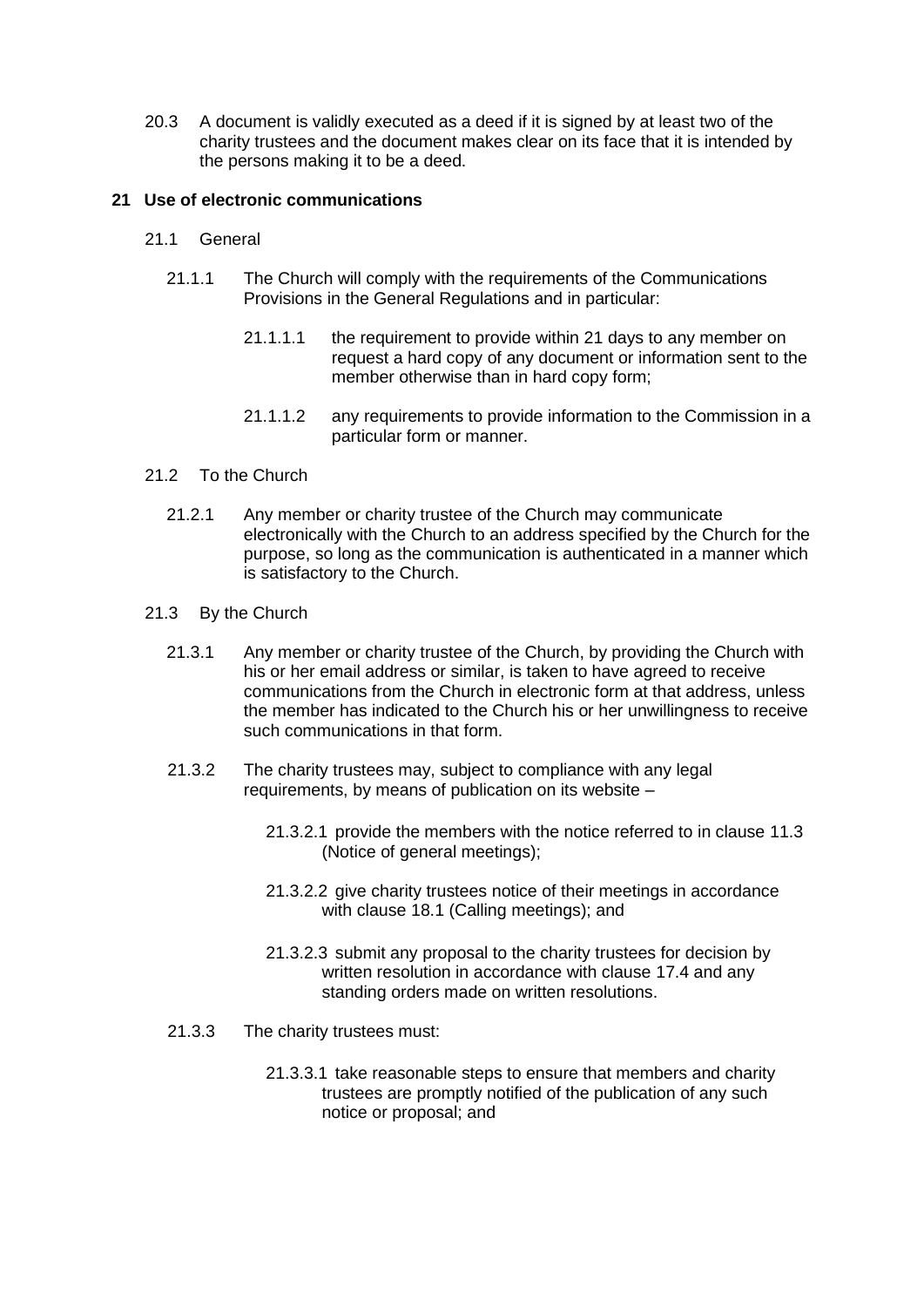21.3.3.2 send communications in hardcopy form to any member or charity trustee who has not consented to receive communications in electronic form.

## **22 Keeping of Registers**

The Church must comply with its obligations under the General Regulations in relation to the keeping of, and provision of access to, registers of its members and charity trustees.

## **23 Minutes**

- 23.1 The charity trustees must keep minutes of all:
	- 23.1.1 appointments of officers made by the charity trustees;
	- 23.1.2 proceedings at general meetings of the Church;
	- 23.1.3 meetings of the charity trustees and committees of charity trustees including:
		- 23.1.3.1 the names of the trustees present at the meeting;
		- 23.1.3.2 the decisions made at the meetings; and
		- 23.1.3.3 where appropriate the reasons for the decisions;
	- 23.1.4 decisions made by the charity trustees otherwise than in meetings.

## **24 Accounting records, accounts, annual reports and returns, register maintenance**

- 24.1 The charity trustees must comply with the requirements of the Charities Act 2011 with regard to the keeping of accounting records, to the preparation and scrutiny of statements of accounts, and to the preparation of annual reports and returns. The statements of accounts, reports and returns must be sent to the Charity Commission, regardless of the income of the Church, within 10 months of the financial year end.
- 24.2 The charity trustees must comply with their obligation to inform the Commission within 28 days of any change in the particulars of the Church entered on the Central Register of Charities.

## <span id="page-17-0"></span>**25 Standing Orders**

- 25.1 Subject to clause [25.4](#page-18-2)
	- 25.1.1 the charity trustees may from time to time make, alter, add to or repeal standing orders for the proper regulation of the affairs of the charity trustees and the regulation of matters which have been delegated by the charity trustees including functions, powers and decision making; and
	- 25.1.2 the Church members in general meeting may alter, add to or repeal the standing orders.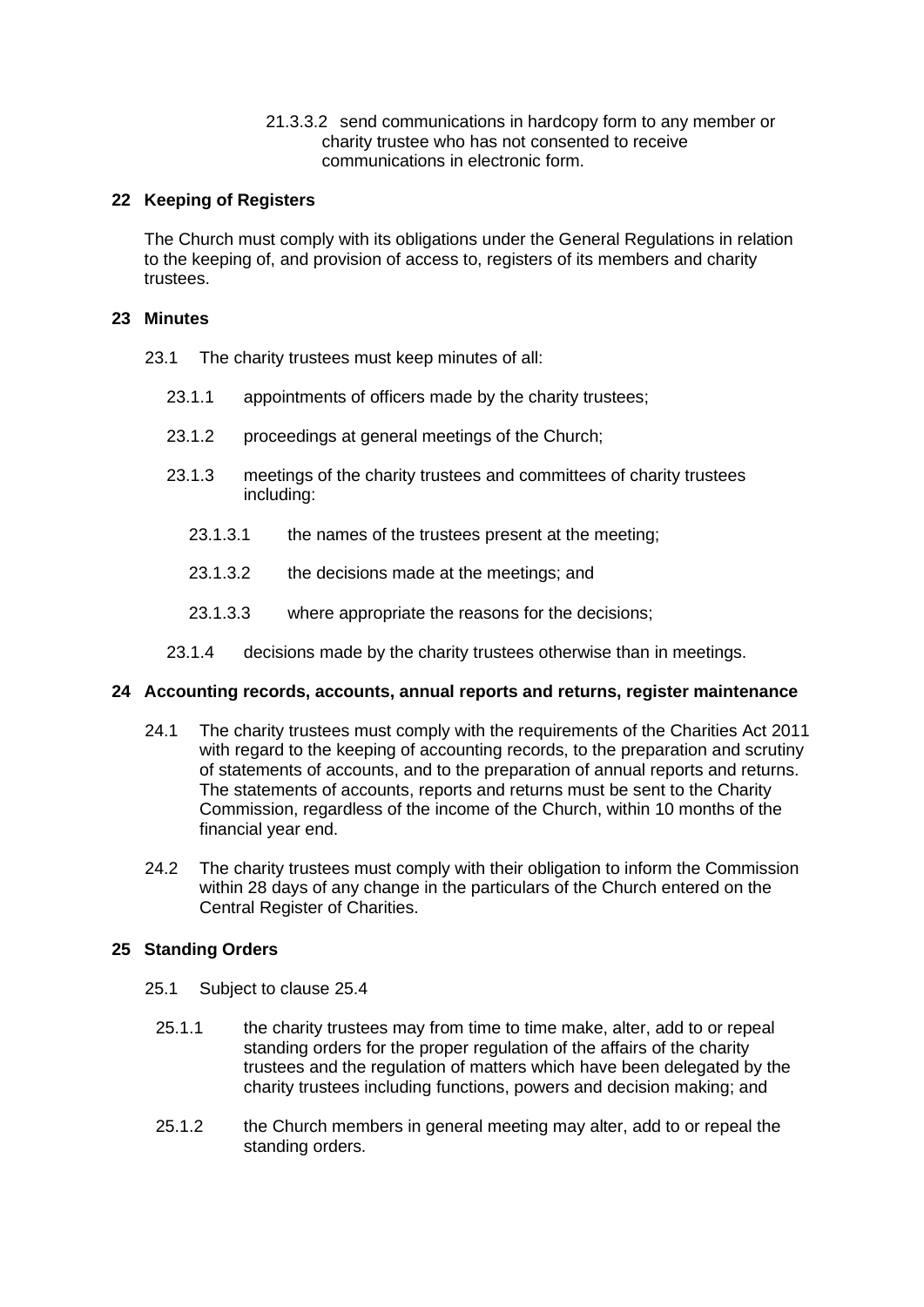- 25.2 The charity trustees must adopt such means as they think sufficient to bring the standing orders to the notice of Church members.
- 25.3 Standing orders are binding on all Church members and charity trustees.
- <span id="page-18-2"></span>25.4 No standing order may be inconsistent with or may affect or repeal anything in the constitution or the Church Handbook.

#### **26 Disputes**

If a dispute arises between members of the Church about the validity or propriety of anything done by the members under this constitution, and the dispute cannot be resolved by agreement, the parties to the dispute must first try in good faith to settle the dispute by mediation before resorting to litigation.

## <span id="page-18-0"></span>**27 Amendment of constitution**

- 27.1 This constitution can only be amended by a resolution passed by a 75% majority of votes cast at a general meeting of the members of the Church.
- 27.2 Any alteration of clause [3](#page-1-0) (Purposes), clause [28](#page-18-1) (Voluntary winding up or dissolution), this clause, or of any provision where the alteration would provide authorisation for any benefit to be obtained by charity trustees or members of the Church or persons connected with them, requires the prior written consent of the Charity Commission.
- <span id="page-18-3"></span>27.3 No amendment to the Basis of Faith shall be made without a resolution passed at a Church members' meeting by at least 80% of all members approving the amendment. Prior to making any amendment to the Basis of Faith, the Church shall take advice on whether or not the proposed change would constitute an alteration of the Church's purposes requiring the prior written consent of the Charity Commission.
- 27.4 The specifying of charitable purposes by the members of the Church in accordance with clause 3.1.2does not constitute an amendment to the constitution.
- 27.5 No amendment that is inconsistent with the provisions of the Charities Act 2011 or the General Regulations shall be valid.
- 27.6 A copy of any resolution altering the constitution, together with a copy of the Church's constitution as amended, must be sent to the Commission within 15 days from the date on which the resolution is passed. The amendment does not take effect until it has been recorded in the Register of Charities.

#### <span id="page-18-1"></span>**28 Voluntary winding up or dissolution**

- 28.1 As provided by the Dissolution Regulations, the Church may be dissolved by resolution of its members. Any decision by the members to wind up or dissolve the Church can only be made:
	- 28.1.1 at a general meeting of the members of the Church called in accordance with clause [11](#page-6-2) (Church Members' decisions), of which not less than 14 days' notice has been given to those eligible to attend and vote: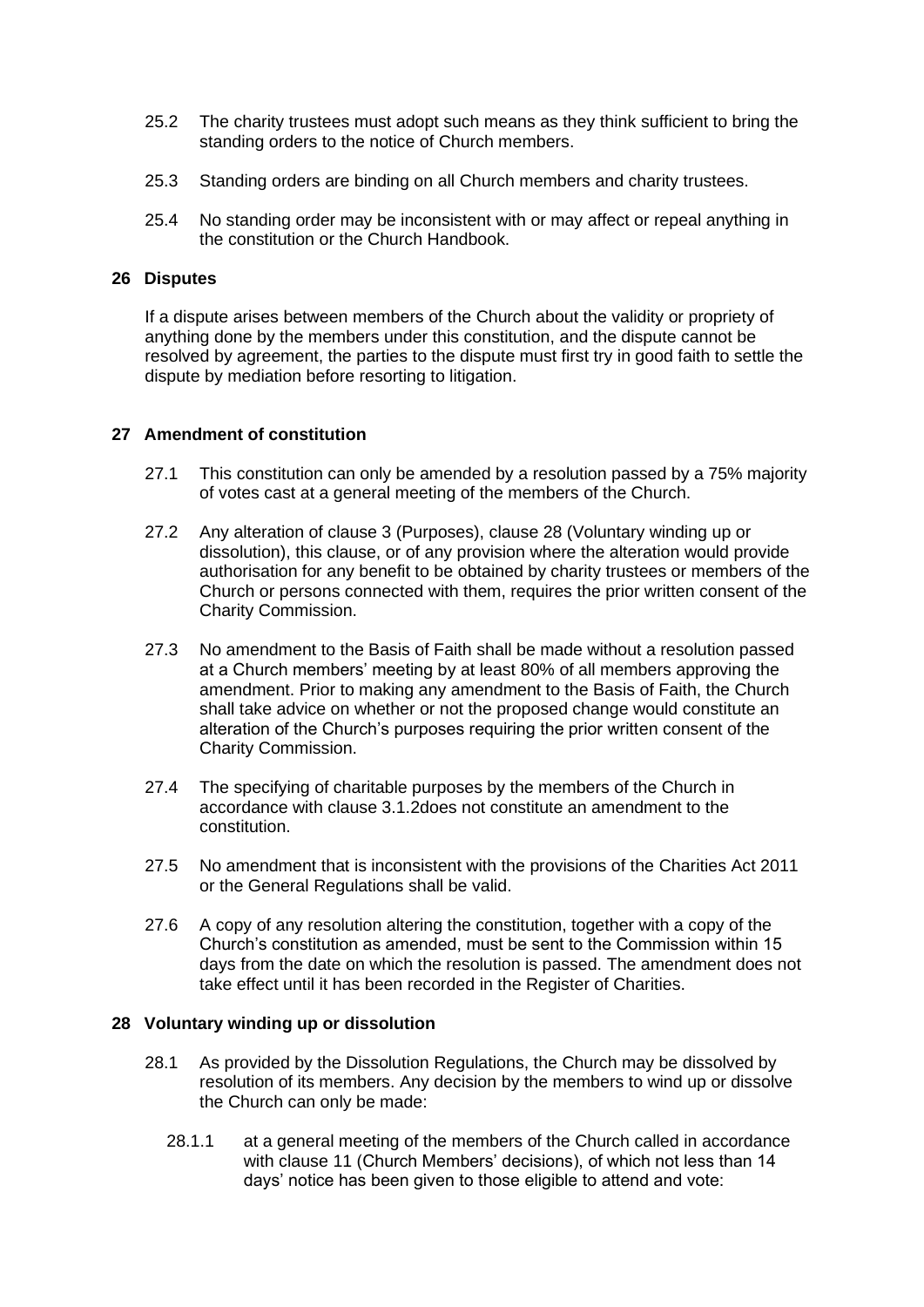- 28.1.1.1 by a resolution passed by a 75% majority of those voting, or
- 28.1.1.2 by a resolution passed by decision taken without a vote and without any expression of dissent in response to the question put to the general meeting.
- 28.2 Subject to the payment of all the Church's debts:
	- 28.2.1 Any resolution for the winding up of the Church, or for the dissolution of the Church without winding up, may contain a provision directing how any remaining assets of the Church shall be applied.
	- 28.2.2 If the resolution does not contain such a provision, the charity trustees must decide how any remaining assets of the Church shall be applied.
	- 28.2.3 In either case the remaining assets must be applied for charitable purposes the same as or similar to those of the Church.
- 28.3 The Church must observe the requirements of the Dissolution Regulations in applying to the Commission for the Church to be removed from the Register of Charities, and in particular:
	- 28.3.1 the charity trustees must send with their application to the Commission:
		- 28.3.1.1 a copy of the resolution passed by the members of the Church;
		- 28.3.1.2 a declaration by the charity trustees that any debts and other liabilities of the Church have been settled or otherwise provided for in full; and
		- 28.3.1.3 a statement by the charity trustees setting out the way in which any property of the Church has been or is to be applied prior to its dissolution in accordance with this constitution;
	- 28.3.2 the charity trustees must ensure that a copy of the application is sent within seven days to every member and employee of the Church, and to any charity trustee of the Church who was not privy to the application.
- 28.4 If the Church is to be wound up or dissolved in any other circumstances, the provisions of the Dissolution Regulations must be followed.

#### **29 Interpretation**

In this constitution:

29.1 **"Basis of Faith"** means the doctrinal basis of the Church set out at Appendix 1 as may be amended from time to time in accordance with clause [27.3.](#page-18-3)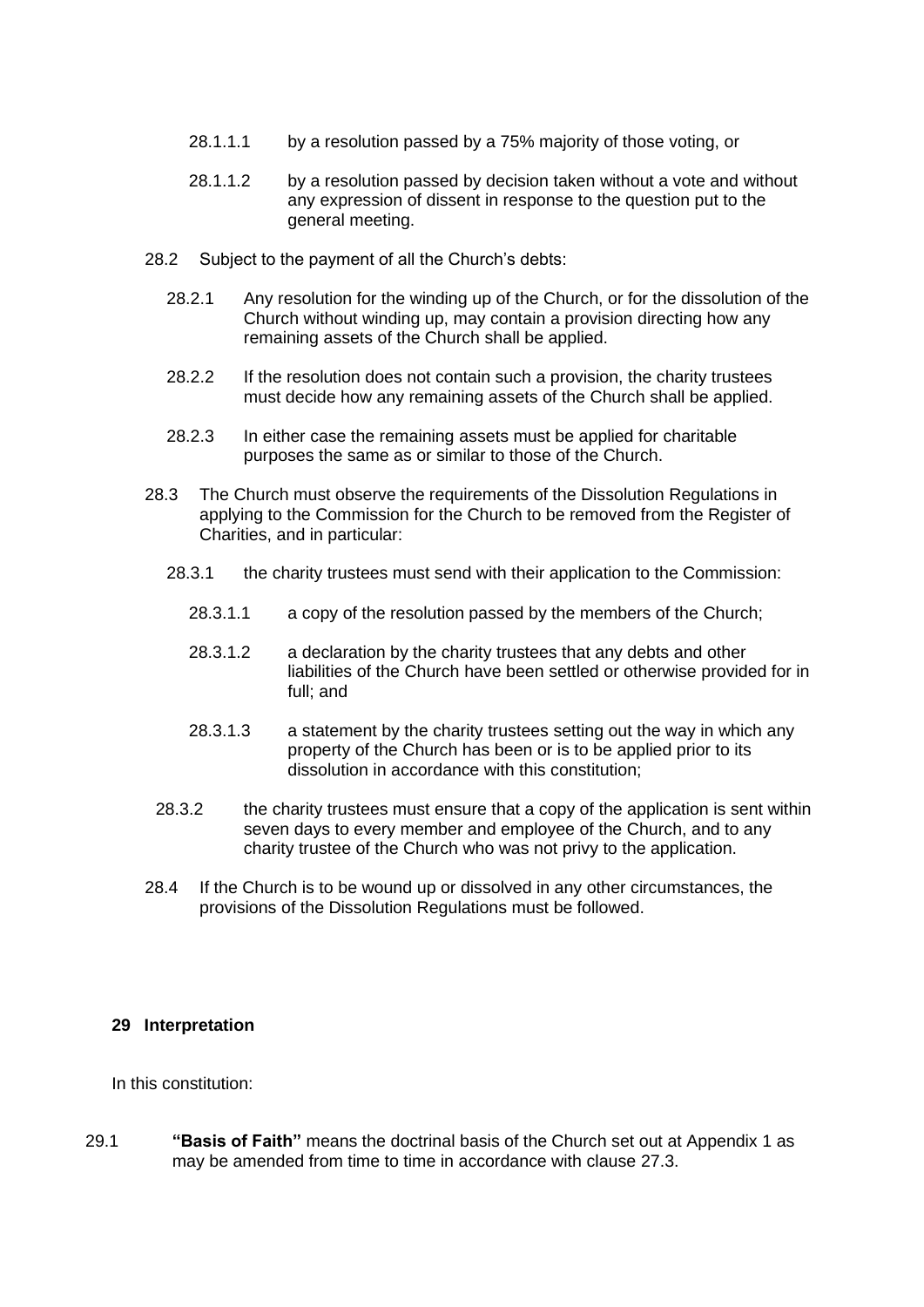- 29.2 **"charity trustee"** means a person who has been appointed as a charity trustee of the Church in accordance with this constitution.
- 29.3 **"Church Handbook"** means the rules adopted by the members of the Church governing the internal practices of the Church as may from time to time be amended in accordance with its terms.
- 29.4 **"Doctrinal Distinctives"** means any doctrines supplemental to the Basis of Faith set out in the Church Handbook as the doctrines of the Church, or adopted in accordance with the procedures set out in the Church Handbook, as the doctrines of the Church.
- 29.5 **"Ethical Statements"** means any statements set out in the Church Handbook, or adopted in accordance with the procedures set out in the Church Handbook setting out how the doctrines contained in the Basis of Faith apply in the ethics of day-today life and in accordance with which Church Members are expected to live their lives.

#### <span id="page-20-0"></span>29.6 **"connected person"** means:

- 29.6.1 a child, parent, grandchild, grandparent, brother or sister of the charity trustee;
- <span id="page-20-1"></span>29.6.2 the spouse or civil partner of the charity trustee or of any person falling within clause [29.6.1;](#page-20-0)
- <span id="page-20-2"></span>29.6.3 a person carrying on business in partnership with the charity trustee or with any person falling within clause [29.6.1o](#page-20-0)r [29.6.2;](#page-20-1)
- <span id="page-20-3"></span>29.6.4 an institution which is controlled –
	- 29.6.4.1 by the charity trustee or any connected person falling within clause [29.6.1,](#page-20-0) [29.6.2](#page-20-1) or [29.6.3;](#page-20-2) or
	- 29.6.4.2 by two or more persons falling within clause [29.6.4.1,](#page-20-3) when taken together
- <span id="page-20-4"></span>29.6.5 a body corporate in which –
	- 29.6.5.1 the charity trustee or any connected person falling within clauses [29.6.1](#page-20-0) to [29.6.3](#page-20-2) has a substantial interest; or
	- 29.6.5.2 two or more persons falling within clause [29.6.5.1,](#page-20-4) who, when taken together, have a substantial interest.

(N.B. Section 118 of the Charities Act 2011 applies a different definition to "connected person" for the purpose of dispositions of land belonging to charities).

- 29.7 The **"Communications Provisions"** means the Communications Provisions in Part 9 of the General Regulations.
- 29.8 **"Dissolution Regulations"** means the Charitable Incorporated Organisations (Insolvency and Dissolution) Regulations 2012.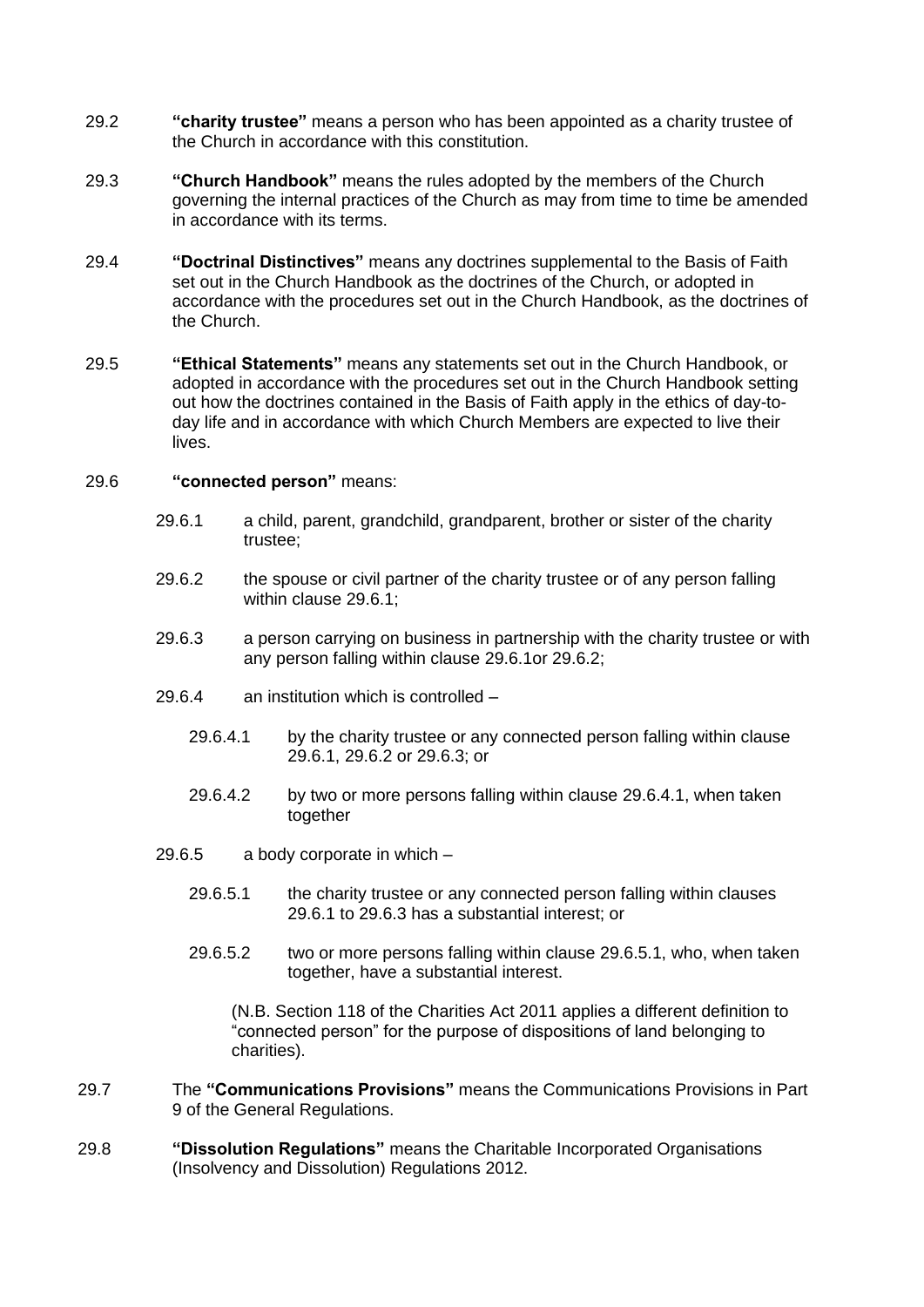- 29.9 **"General Regulations"** means the Charitable Incorporated Organisations (General) Regulations 2012.
- 29.10 A **"poll"** means a counted vote, in which the actual number of votes cast for and against the resolution are counted to determine whether or not the resolution has been carried.
- 29.11 A **"ballot"** means a poll in which the people voting cast their votes in writing on a ballot slip.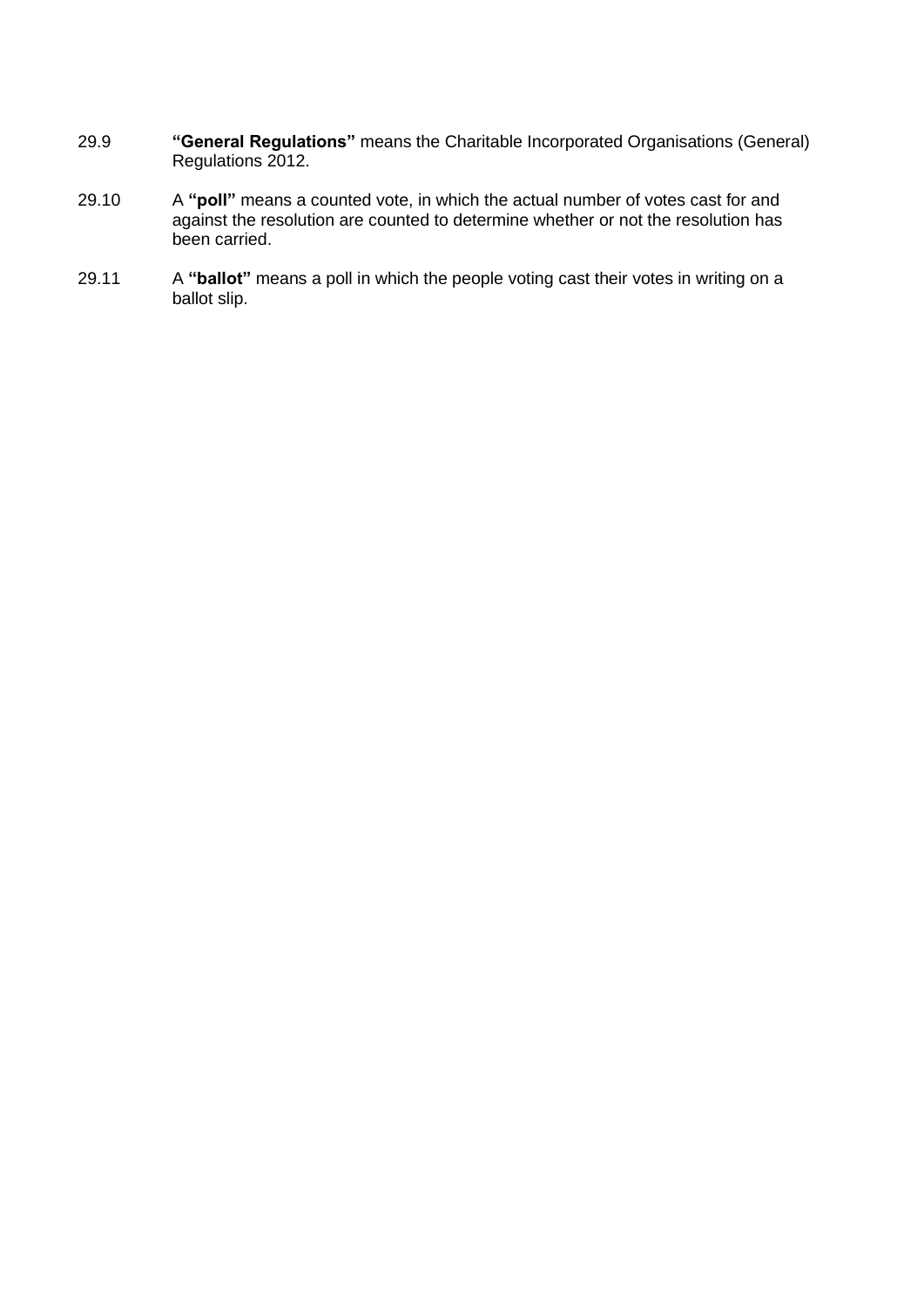Appendix 1

Basis of Faith

# **Our Beliefs**

## **God**

There is one God, who exists eternally in three distinct but equal persons: the Father, the Son and the Holy Spirit. God is unchangeable in His holiness, justice, wisdom and love. He is the Almighty Creator, Saviour and Judge who sustains and governs all the things according to His sovereign will for His own glory.

# **The Bible**

God has revealed Himself in the Bible, which consists of the Old and New Testaments alone. Every word was inspired by God through human authors, so that the Bible as originally given is in its entirety the Word of God, without error and fully reliable in fact and doctrine. The Bible alone speaks with final authority and is always sufficient for all matters of belief and practice.

## **The Human Race**

All men and women, being created in the image of God, have inherent and equal dignity and worth. Their greatest purpose is to obey, worship and love God. As a result of the fall of our first parents, every aspect of human nature has been corrupted and all men and women are without spiritual life, guilty sinners and hostile to God. Every person is therefore under just condemnation of God and needs to be born again, forgiven and reconciled to God in order to know and please Him.

# **The Lord Jesus Christ**

The Lord Jesus Christ is fully God and fully man. He was conceived by the Holy Spirit, born of a virgin and lived a sinless life in obedience to the Father. He taught with authority and all His words are true. On the cross He died in the place of sinners, bearing God's punishment for their sin, redeeming them by His blood. He rose from the dead and in His resurrection body ascended into heaven where He is exalted as Lord of all. He intercedes for His people in the presence of the Father.

# **Salvation**

Salvation is entirely a work of God's grace and cannot be earned or deserved. It has been accomplished by the Lord Jesus Christ and is offered to all in the Gospel. God in His love forgives sinners whom He calls, granting them repentance and faith. All